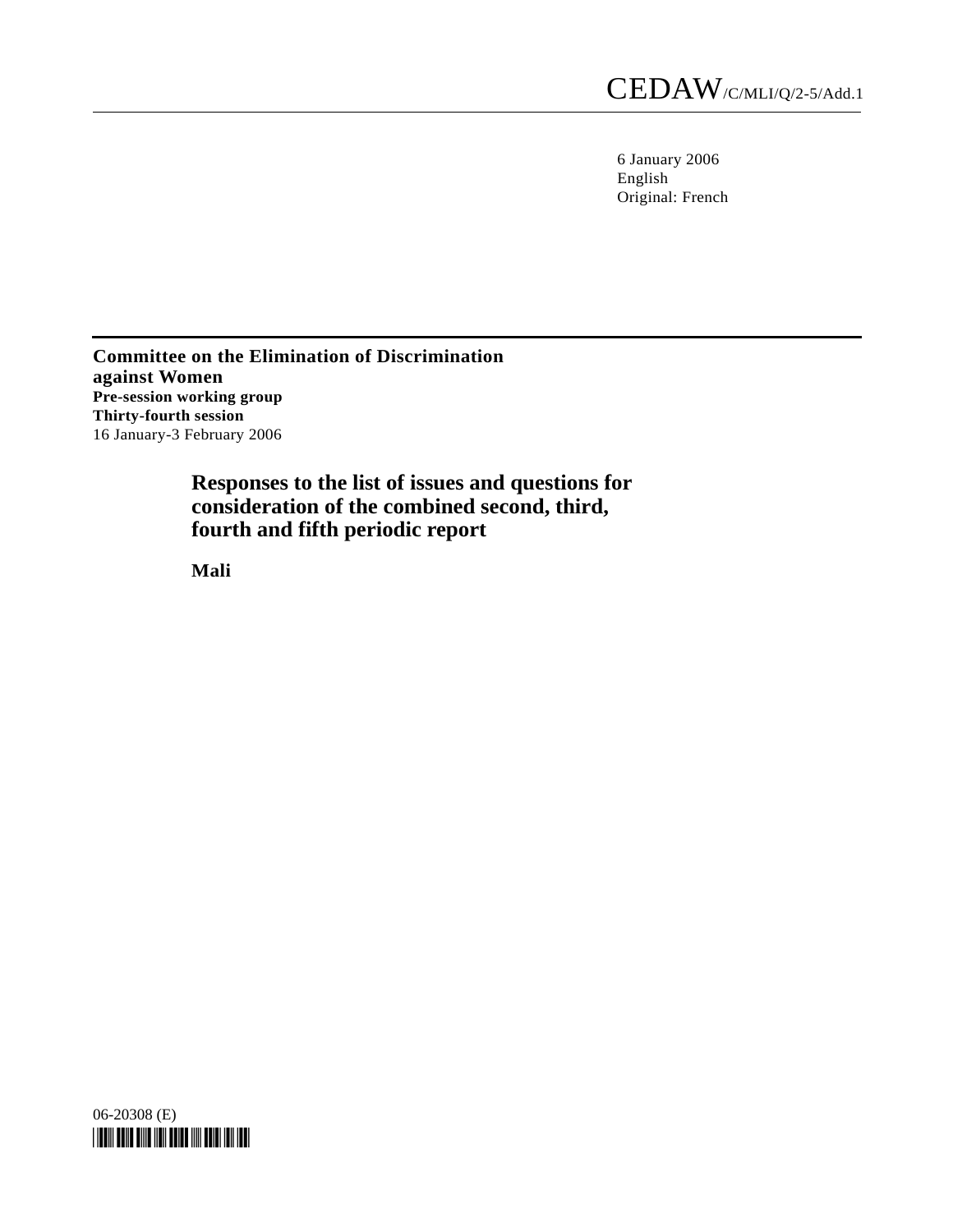# **General**

**2**. Please indicate whether government sectors, non-governmental organizations, civil society and other relevant institutions were consulted and involved in the process of preparing the report.

# **Response**

 The second, third, fourth and fifth periodic report on the implementation of the United Nations Convention on the Elimination of All Forms of Discrimination against Women was compiled following a participatory process involving government bodies and civil-society organizations and comprising two stages, namely:

- Training in the United Nations guidelines on the form and content of national reports;
- The drafting of the report (see annexes I and II containing respectively the list of participants in the training workshop on the Convention and the United Nations guidelines on the form and content of national reports, and the list and composition of the drafting teams).

 The document was considered by the Council of Ministers on 11 February 2004, in addition to which all ministerial departments were given the opportunity to submit their contributions or amendments.

# **Constitutional, legislative and institutional framework and status of the Convention**

**3**. The report indicates that, in accordance with the Malian Constitution, any treaty to which Mali is a party has precedence over national legislation from the moment that the treaty in question is published and that Mali thus conforms to the definition of discrimination against women contained in article 1 of the Convention (p. 13). Please provide any examples of whether any laws, policies, programmes or administrative practices have ever been challenged in court as discriminatory on the basis of sex utilizing the provisions of the Convention, and if so, information on the outcome.

## **Response**

 To date, no laws, policies, programmes or administrative practices have been officially challenged in court as discriminatory on the basis of sex utilizing the provisions of the Convention. This can be explained by the fact that many women are illiterate. Those who are educated more often resort to negotiation and not to the legal system in order to resolve their problems, despite the awareness-raising and information activities undertaken by the Government and women's rights organizations.

**4**. Besides the proposed family law reform (see paras. 27 and 28 below), please indicate whether there are any plans to undertake a comprehensive law reform process so as to identify and subsequently amend or repeal laws and combat practices which conflict with various provisions of the Convention.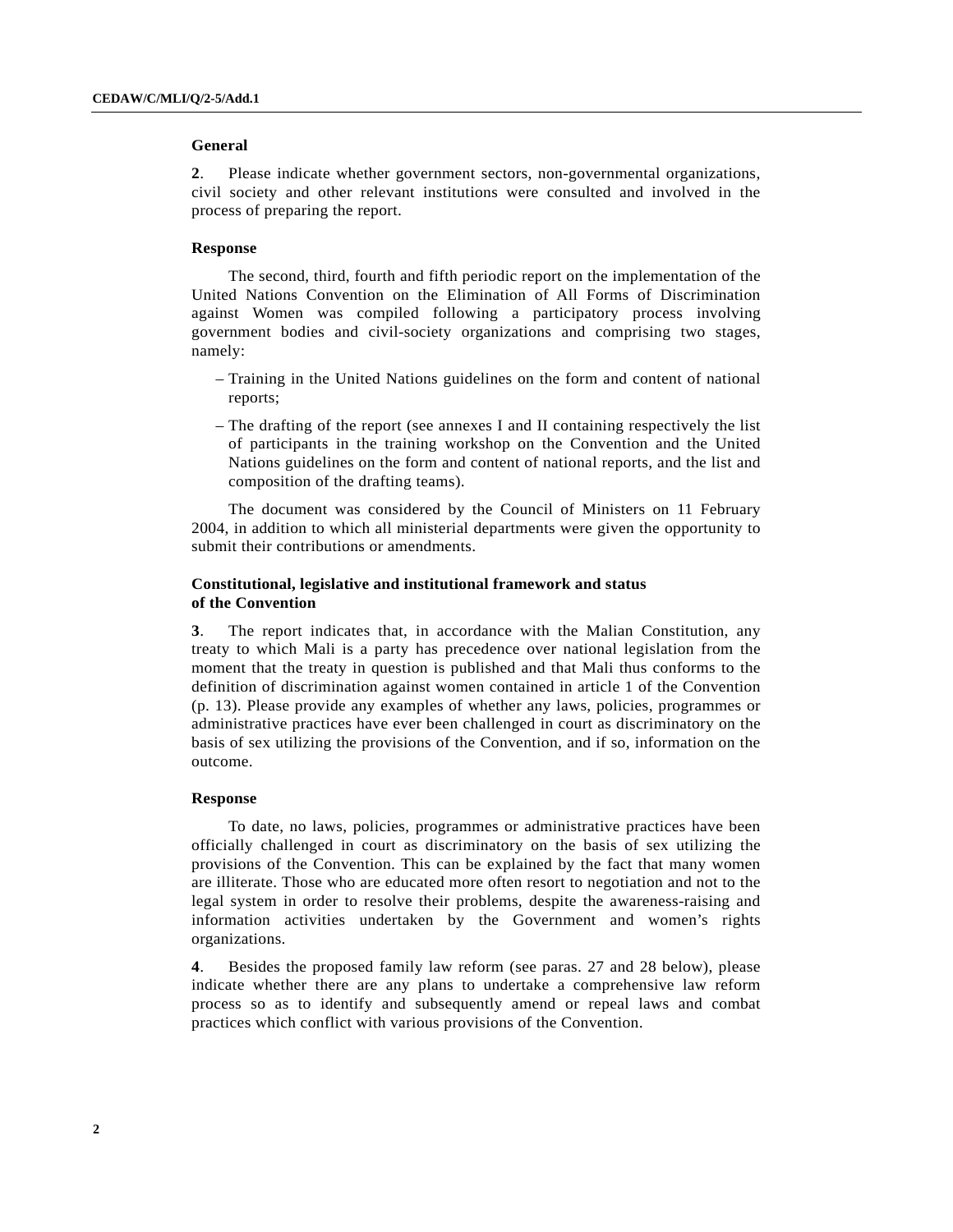Notwithstanding the regard of the legislature for the welfare of disadvantaged groups, an analysis of the laws has shown that there are inadequacies and constraints as far as the application of legislation is concerned.

 Concerning the identification of discriminatory laws, attention should be drawn to:

- The study on discriminatory laws carried out by the Children's and Women's Rights Action Committee (CADEF) in 1994;
- The study on discriminatory laws carried out by civil society (Observatory for Women's and Children's Rights (ODEF)) in 1995;
- The white paper on women's rights produced by the Association for the Advancement and Defence of Women's Rights (APDF) in 2000;
- The study carried out by the Ministry for the Advancement of Women, Children and Families (MPFEF) in 2001, entitled *Analytical study of the status of women and the law in Mali*;
- The study on Malian legislation and international conventions carried out by the United Nations Development Programme (UNDP) in 2004.

 In addition to the family law reform project, a comprehensive report has been compiled on the particular situation of women, children and disabled persons in matters of personal law. As vulnerable groups, it is essential that they should have specific protection. A decree on the subject of State- and privately owned land is planned for adoption with the aim of eliminating discrimination against women concerning their customary land rights. The decree will introduce a method for establishing customary land rights and determine the composition, competencies and modus operandi of the conciliation commission. The draft decree is awaiting submission to a conference of all land actors entitled "General meeting on land affairs".

 We should point out that a new law promoting the participation of women in public life, namely the Political Parties Act, was introduced prior to the compilation of the periodic reports on implementation of the Convention (1990-2002) submitted to the Committee. Under the Act, 0.25 per cent of tax receipts are earmarked for the public funding of political parties in accordance with the following criteria:

- 15 per cent for parties that participated in the last general elections (legislative and community);
- 40 per cent in proportion to the number of deputies;
- 35 per cent in proportion to the number of community councillors;
- 10 per cent in proportion to the number of women elected (5 per cent for women deputies and 5 per cent for women councillors).

**5**. The report indicates that concern over the situation of women led to the development and implementation of a national strategy to combat poverty for the period 1998-2002 (p. 11). It also refers to a number of decennial programmes (p. 20). Please provide information about progress in the implementation of these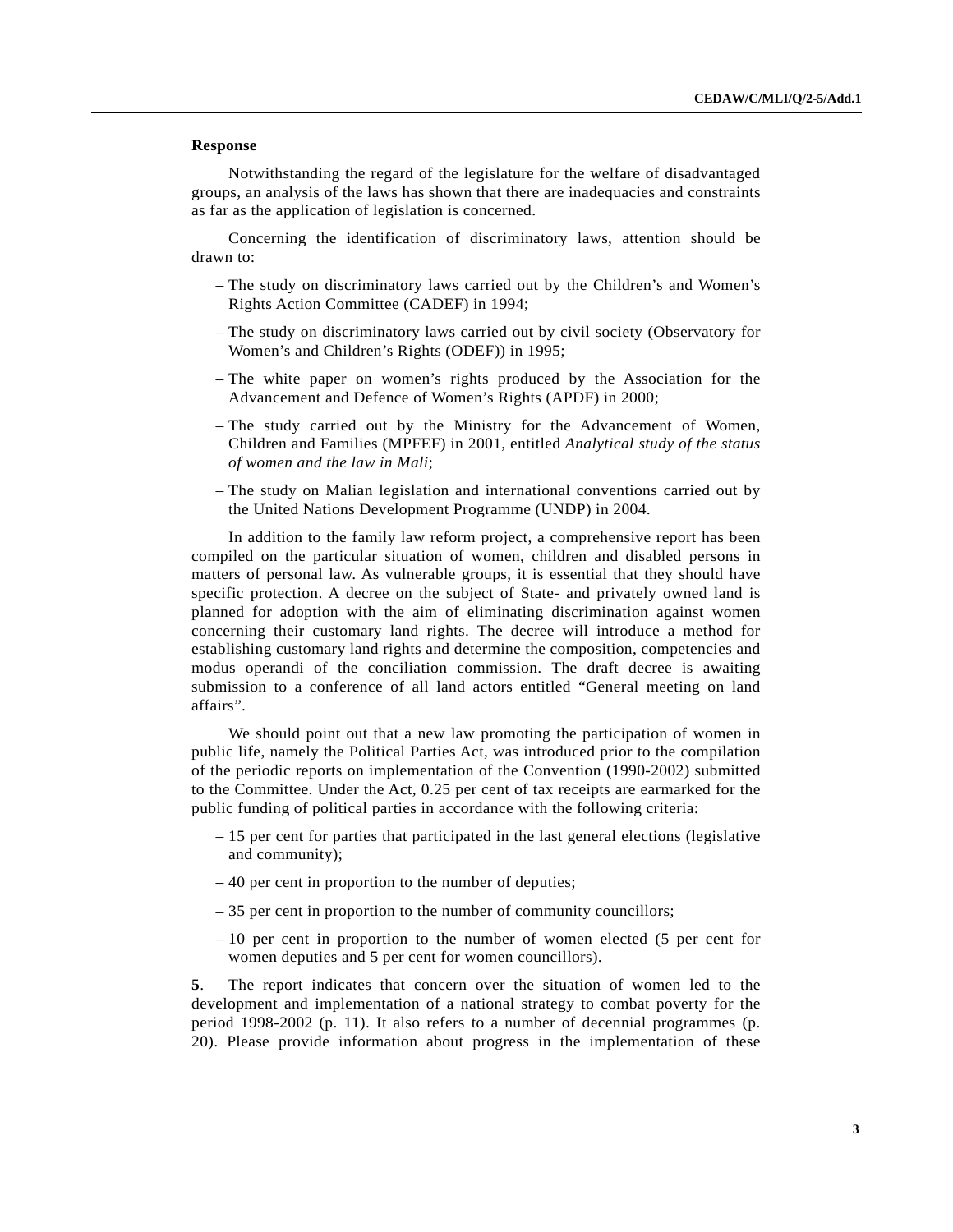programmes and the impact their implementation is having in terms of achieving the goals of the Convention.

# **Response**

 The implementation of various projects and programmes has effectively contributed to the achievement of the Convention's goals.

 The table below shows numerous projects and programmes and indicates the Convention goals which have been addressed through their implementation.

| Title/programme                                                                                  | Programme goals                                                                                                                                                                                                                                                                                                                                                                                                  | Impact in relation to Convention<br>goals                                            |
|--------------------------------------------------------------------------------------------------|------------------------------------------------------------------------------------------------------------------------------------------------------------------------------------------------------------------------------------------------------------------------------------------------------------------------------------------------------------------------------------------------------------------|--------------------------------------------------------------------------------------|
| Decennial Education<br>Programme (PRODEC)<br>1998-2007                                           | Enrol all school-age children in<br>education by 2010                                                                                                                                                                                                                                                                                                                                                            | Equal access for girls<br>and boys                                                   |
| Decennial Social and<br>Health Programme<br>(PRODESS) 1988-2003                                  | Improve the quality, efficiency and<br>effectiveness of social and health<br>services, in particular those relating to<br>reproductive health and nutrition                                                                                                                                                                                                                                                      | Empowerment of women<br>in protecting their<br>reproductive health                   |
| Decennial Justice<br>Programme (PRODEJ)<br>2000-2010                                             | Promote individual rights                                                                                                                                                                                                                                                                                                                                                                                        | Review of laws<br>discriminating against<br>women and children                       |
|                                                                                                  | Abolish or reduce legal costs                                                                                                                                                                                                                                                                                                                                                                                    | Review of the Penal<br>Code in regard to the<br>physical abuse of women<br>and girls |
| <b>National Rural</b><br>Infrastructure<br>Programme (PNIR)<br>2001-2007                         | Achieve the sustainable and equitable<br>improvement of incomes and living<br>conditions (geographical region and<br>gender)                                                                                                                                                                                                                                                                                     | Equitable improvement<br>of living conditions                                        |
| Support Programme for<br>the Farm System and<br><b>Rural Organizations</b><br>(PASAOP) 2002-2006 | Increase the contribution of the rural<br>development sector to the country's<br>economy by promoting sustainable<br>growth of farm production in general<br>and food production in particular,<br>strengthen food security and self-<br>sufficiency, improve the incomes and<br>living conditions of rural inhabitants,<br>protect the environment and contribute<br>to better management of the<br>environment | Capacity-building in<br>rural women's<br>organizations                               |

**6**. Please provide information about the implementation of the Action Plan for the Advancement of Women (2002-2006), including in relation to achievements, obstacles encountered and progress to date (p. 19).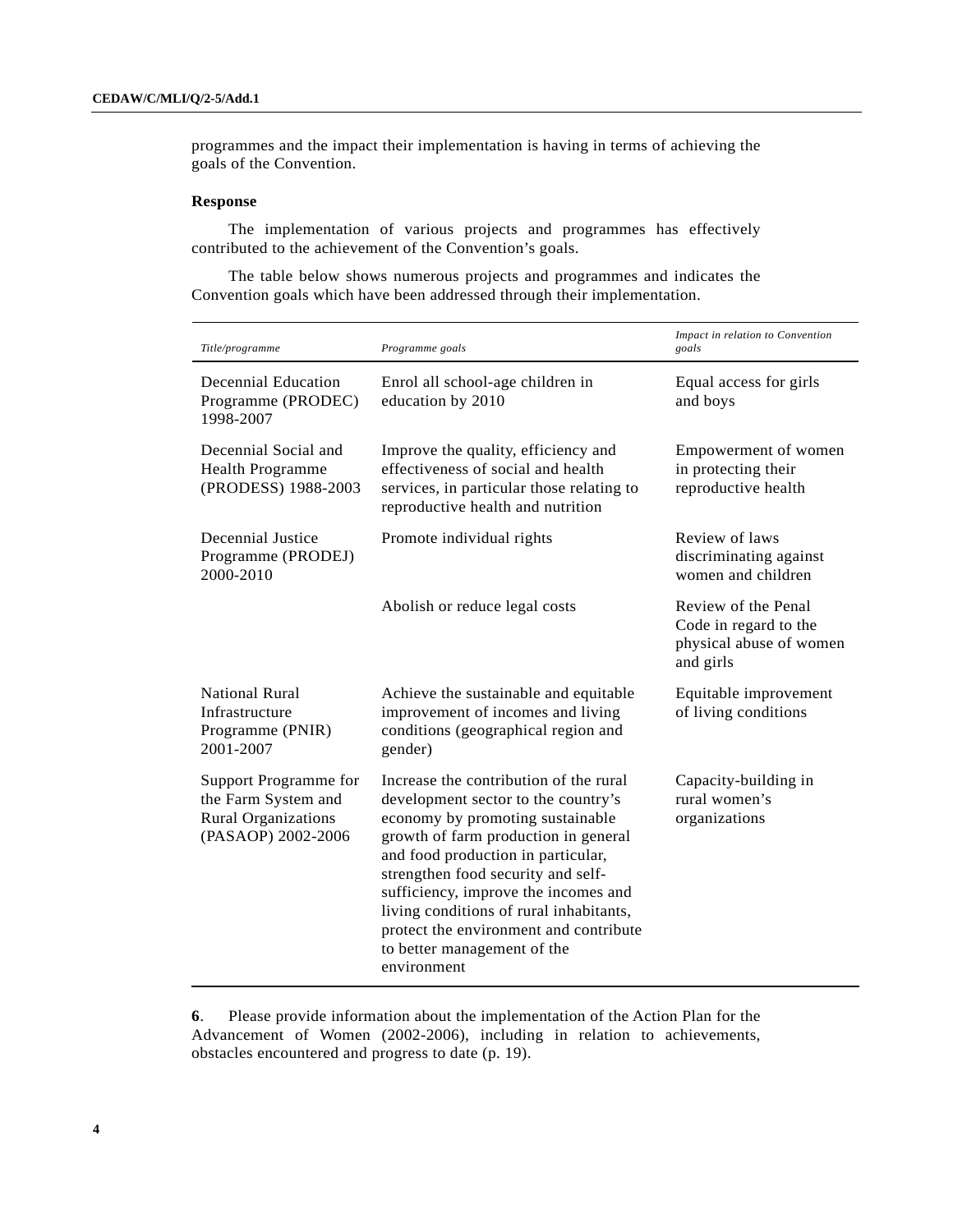The Government is negotiating with partners with a view to evaluating, in 2006, the Action Plan for the Advancement of Women (2002-2006). It should be noted, however, that various projects and programmes are under way in the context of implementing the Plan.

# Table 2

|  | Projects and programmes completed by MPFEF (2002-2004) |  |  |
|--|--------------------------------------------------------|--|--|
|  |                                                        |  |  |

| Areas of activity                                                                                                                                  | Target groups                                                             | Achievements                                                                                                                     | <b>Difficulties</b>                   |
|----------------------------------------------------------------------------------------------------------------------------------------------------|---------------------------------------------------------------------------|----------------------------------------------------------------------------------------------------------------------------------|---------------------------------------|
| Female literacy                                                                                                                                    | Rural women                                                               | Literacy and citizenship classes for<br>555 women and 42 men from 15<br>villages in the region of Mopti                          | Insufficient<br>teaching<br>materials |
|                                                                                                                                                    |                                                                           | Functional literacy classes for 20<br>craftswomen in Baco-Djicoroni in<br>the district of Bamako                                 |                                       |
|                                                                                                                                                    |                                                                           | Functional literacy classes for 100<br>out-of-school girls, using picture and<br>video aids                                      |                                       |
|                                                                                                                                                    |                                                                           | Functional literacy classes for 700<br>migrant girls                                                                             |                                       |
| Women's active<br>participation in improving<br>their reproductive health<br>and combating sexually<br>transmitted diseases (STDs)<br>and HIV/AIDS | Religious and<br>community leaders,<br>administrators and<br>policymakers | Activities aimed at raising awareness<br>of the target groups against the<br>practice of excision                                |                                       |
| Strengthen women's<br>education in regard to the<br>legal system and<br>citizenship                                                                | Women                                                                     | Training for women candidates in the<br>regions of Gao, Tombouctou, Kidal,<br>Ségou, Sikasso, Kayes, Koulikoro,<br>Mopti and Bko | Low financial<br>resources            |
|                                                                                                                                                    |                                                                           | Support for approximately 100<br>women candidates for political<br>parties                                                       | Unavailability<br>of women            |
|                                                                                                                                                    |                                                                           | Completion of a study on the<br>constraints on women's participation<br>in public life and the establishment<br>of a strategy    | Inadequate<br>funding                 |
|                                                                                                                                                    |                                                                           | Awareness-raising for women in the<br>regions of Tombouctou, Ségou,<br>Sikasso, Kayes, Mopti, Koulikoro<br>and Bamako            |                                       |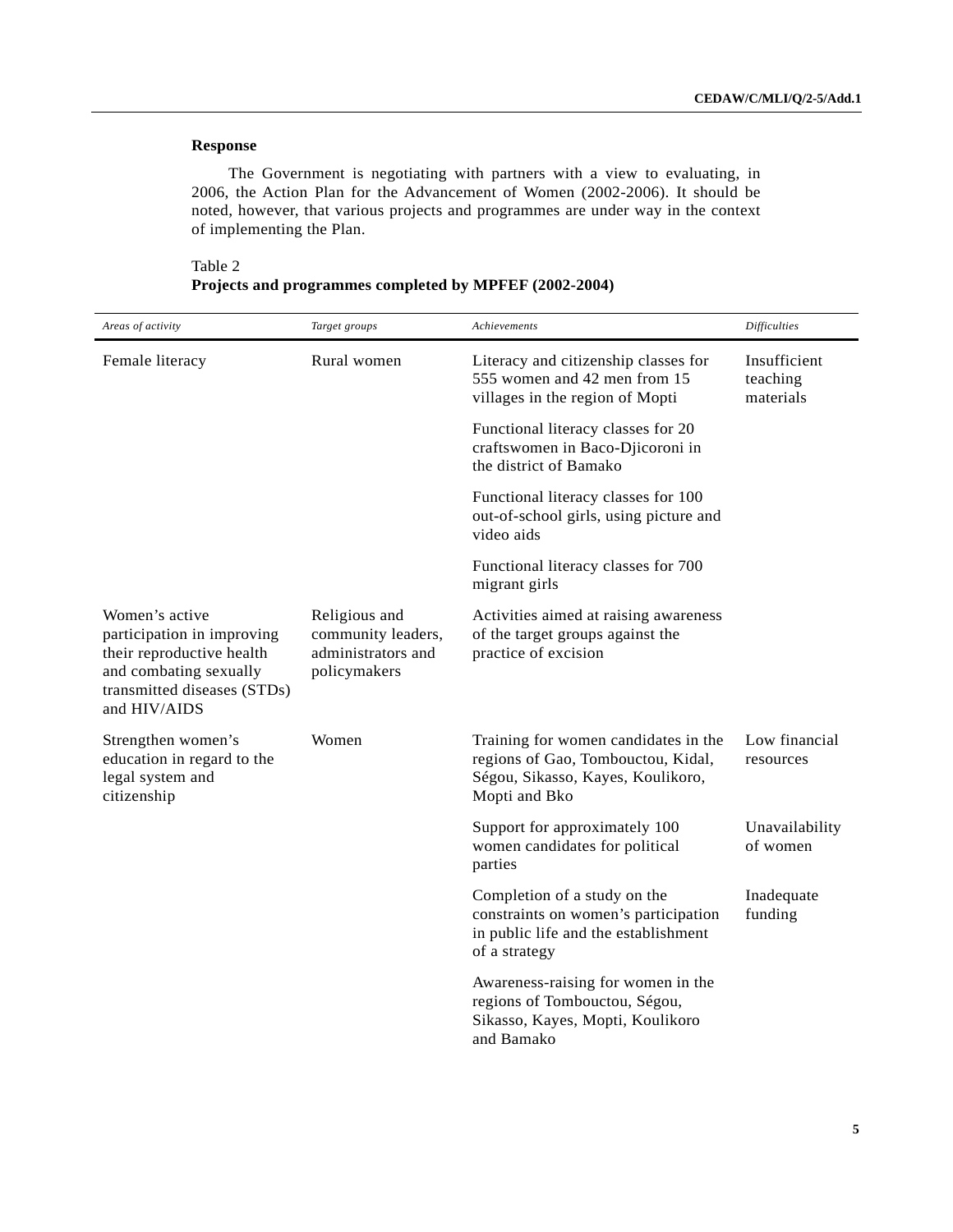# **CEDAW/C/MLI/Q/2-5/Add.1**

| Areas of activity         | Target groups                                | Achievements                                                                                                                                                                                                           | <b>Difficulties</b>                  |
|---------------------------|----------------------------------------------|------------------------------------------------------------------------------------------------------------------------------------------------------------------------------------------------------------------------|--------------------------------------|
|                           |                                              | Dissemination of the Convention in<br>the regions of Kayes, Ségou, Sikasso<br>and Tombouctou and circulation of<br>15,000 copies at the Dakar<br>conference in 1994                                                    |                                      |
|                           |                                              | Teaching about the Convention to<br>3,000 students                                                                                                                                                                     |                                      |
| Institutional development | Women                                        | Facility support for the bodies<br>responsible for the advancement of<br>women in the regions of Ségou,<br>Sikasso, Kayes, Mopti, Koulikoro<br>and Bamako                                                              | No post-<br>activity<br>follow-up    |
|                           |                                              | Support for the holding of regional<br>consultations on family law reform                                                                                                                                              |                                      |
|                           |                                              | Support for development of the<br>policy document and action plans for<br>the advancement of women, children<br>and families 2002-2006                                                                                 |                                      |
|                           |                                              | Support for the mapping of<br>male/female disparities in the regions<br>of Mopti and Tombouctou                                                                                                                        |                                      |
|                           |                                              | Completion of the study on gender-<br>mainstreaming in UNDP projects and<br>programmes                                                                                                                                 |                                      |
| Social protection         |                                              | Classes for 700 migrant girls in the<br>district of Bamako and the town of<br>Kayes designed to teach domestic<br>skills, raise awareness of HIV/AIDS<br>prevention and inform them of their<br>rights and obligations |                                      |
| Female poverty            | Women's umbrella<br>organizations in<br>Mali | Improved access for members of<br>women's organizations to<br>information and communication<br>technology (ICT) and women's<br>capacity-building in project<br>structuring                                             | Inadequate<br>financial<br>resources |
|                           |                                              | Capacity-building in management<br>and production                                                                                                                                                                      |                                      |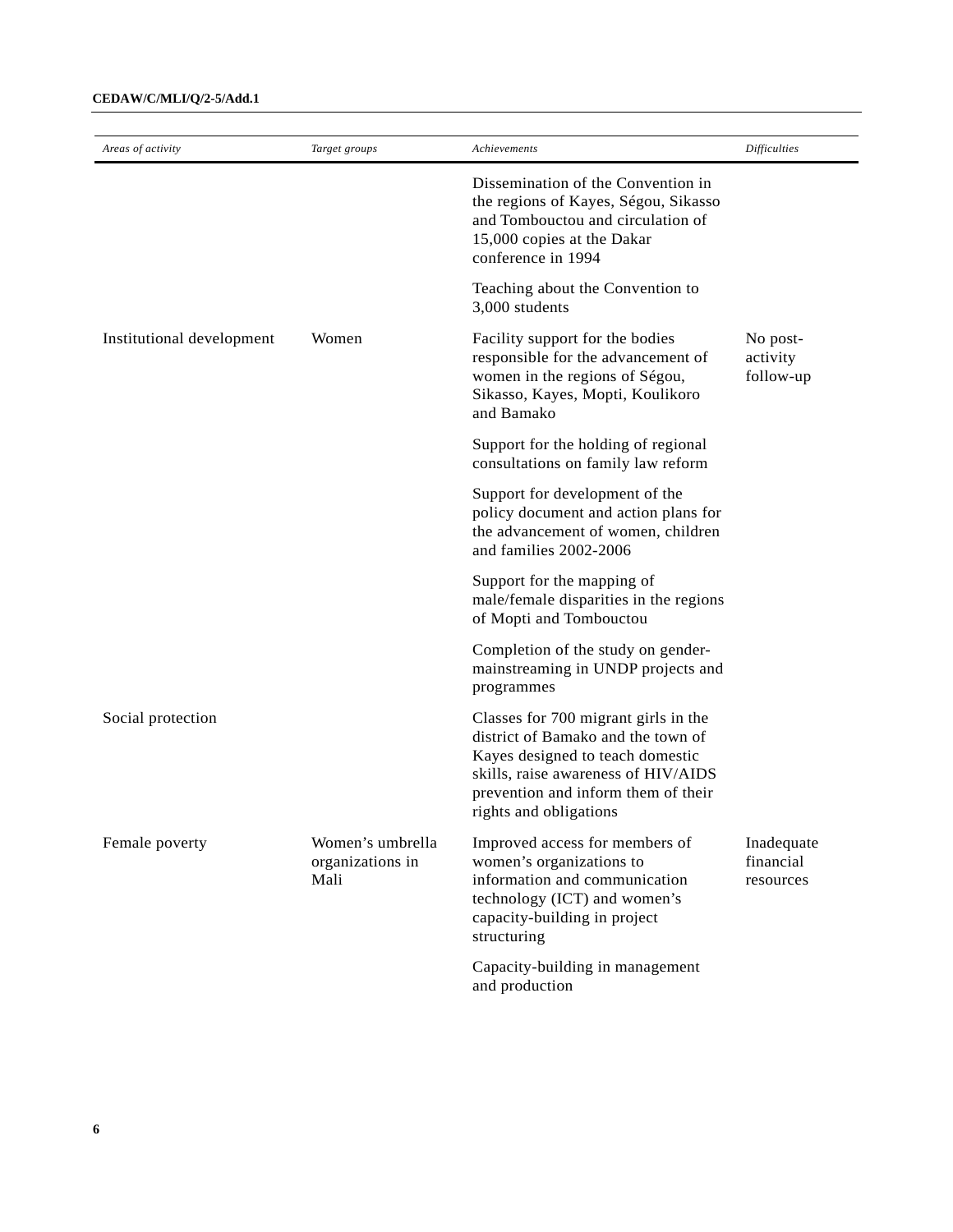| Areas of activity                     | Target groups            | Achievements                                                                                                                                                                                                                                                                                          | <b>Difficulties</b> |
|---------------------------------------|--------------------------|-------------------------------------------------------------------------------------------------------------------------------------------------------------------------------------------------------------------------------------------------------------------------------------------------------|---------------------|
| Women and environmental<br>protection | Women's<br>organizations | Organization of informal debates on<br>environmental protection, the<br>national forestry policy and better<br>use of cooking equipment                                                                                                                                                               | Lack of<br>funding  |
| Women and subregional<br>integration  | Women's<br>organizations | Completion of a study on the<br>establishment of a network of women<br>economic operators in the member<br>States of the West African Economic<br>and Monetary Union (WAEMU) with<br>a view to identifying the true<br>obstacles to strengthening the role of<br>women in the WAEMU community<br>area | Lack of<br>funding  |
|                                       |                          | Development of a support project for<br>rural women in the border areas of<br>Mali, Guinea and Senegal                                                                                                                                                                                                |                     |

**7**. The report recognizes the need to step up awareness-raising and education for politicians and other segments of society in order to maintain a focus on women and systematically mainstream gender issues in the development, implementation and evaluation of programmes (p. 15). Please describe what the Government is doing to raise awareness among lawmakers, judges, lawyers, law enforcement officers, administrators and women themselves, in urban and rural areas, regarding the persistence of discrimination against women and of discriminatory stereotypes in general, and in particular Mali's obligations under the Convention.

# **Response**

 Within their respective areas of concern, MPFEF and civil society, notably Women in Law and Development in Africa (WILDAF) and the Joint Action Group on Women's Rights and Citizenship, ran information and awareness-raising workshops on CEDAW for parliamentarians, judges, lawyers, the police, the gendarmerie and women themselves. They were also active in translating the Convention into the national languages (Soninke, Bamanan and Peul) in 2003-2004 and disseminating the text of the Convention in the national languages or French. A training guide in the national languages (Soninke, Bamanan and Peul) was similarly produced and disseminated in 2003-2004 by the National Directorate for the Advancement of Women (DNPF).

 Accordingly, 260 religious and traditional leaders, 148 magistrates, 230 lawyers, 230 police officers, 84 doctors and approximately 100 deputies benefited from such training, information and awareness-arising activities. Examples of training and awareness-raising workshops include:

 – The awareness-raising seminar for magistrates and other court officials on women's human rights and violence against women (Bamako, 19-21 December 2000);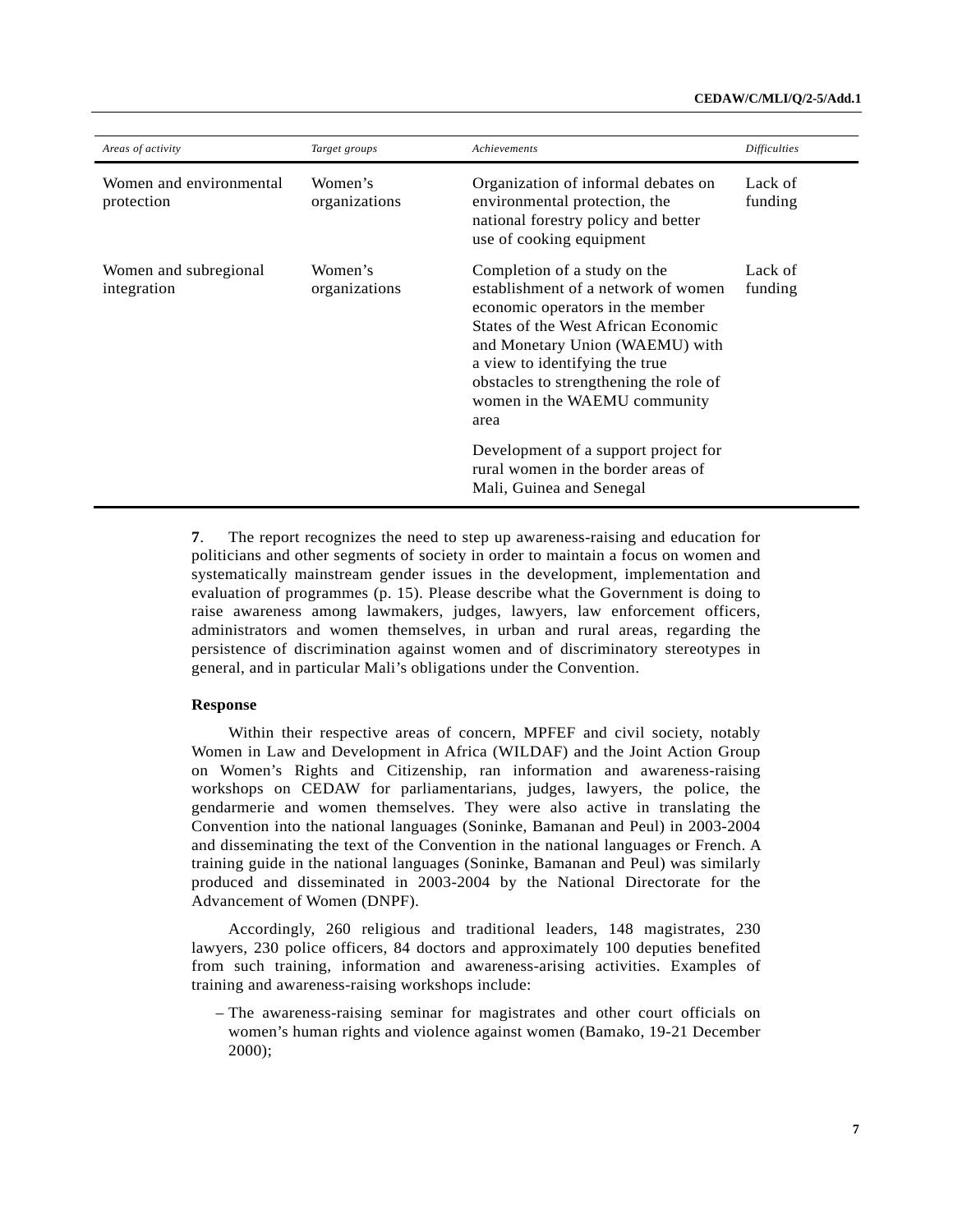– The awareness-raising seminar for police officers on the Convention (Bamako, 17 February 2003).

**8**. Women's access to justice is said to be problematic owing to legal costs, lack of information and lack of assistance. To date, have any legal aid services and legal assistance funds been established, as referred to on page 62 of the report?

## **Response**

 Within the framework of PRODEJ, Legal Assistance Act No. 01-082 of 24 August 2001 was reviewed in order to facilitate access to the legal system for the disadvantaged, and its implementing decree is now being drafted. The provisions of this Act are not specifically aimed at women but at any disadvantaged individual in need of legal assistance. Through PRODEJ, however, the Ministry of Justice has granted financial and technical support to NGO counselling centres in the context of combating violence against women.

 In addition, the PRODEJ budget items include a legal assistance fund, amounting to 180 million CFA francs, from which such NGOs as APDF, the Coordinating Body for Women's Associations and NGOs in Mali (CAFO), the Malian Human Rights Association (AMDH) and the Joint Action Group on Women's Rights and Citizenship, as well as the Demesso clinic, have each received an allocation of 5 million CFA francs.

 WILDAF has a legal assistance and support centre for disadvantaged women and children which, on average, receives 100 cases each year and deals with 60 of them.

 In 2003-2004, the APDF legal assistance centre received 158 cases and dealt with 58 of them.

 In 2003-2004, the CADEF legal assistance centre received 25 cases and dealt with 5 of them.

 Between 2003 and October 2005, the Association of Women Jurists of Mali (AJM) received 367 cases and dealt with all of them.

## **Discriminatory practices and stereotypes**

**9**. The report acknowledges that Malian society is a patriarchal society, with the roles and responsibilities of men and women clearly delineated depending on the ethnic or religious group concerned. In this context, reference is made to the persistence of discriminatory traditional practices, such as the dowry system, polygamy, customary inheritance practices, early and forced marriage, nutritional taboos, customs and privileges in favour of men — such as the prerogative of deciding where the family will live (pp. 23 and 24). The report also refers to harmful traditional practices, such as humiliating and degrading treatment of widows and the giving of a girl in marriage to a witch doctor for religious reasons (p. 14). Many of these practices are contrary to the provisions of the Convention in general, and especially its articles 2 (f) and 5 (a). Please provide information on what measures the Government is taking to remedy this situation, and in particular whether a comprehensive strategy exists, involving collaboration with nongovernmental organizations, to change stereotyping that discriminates against women.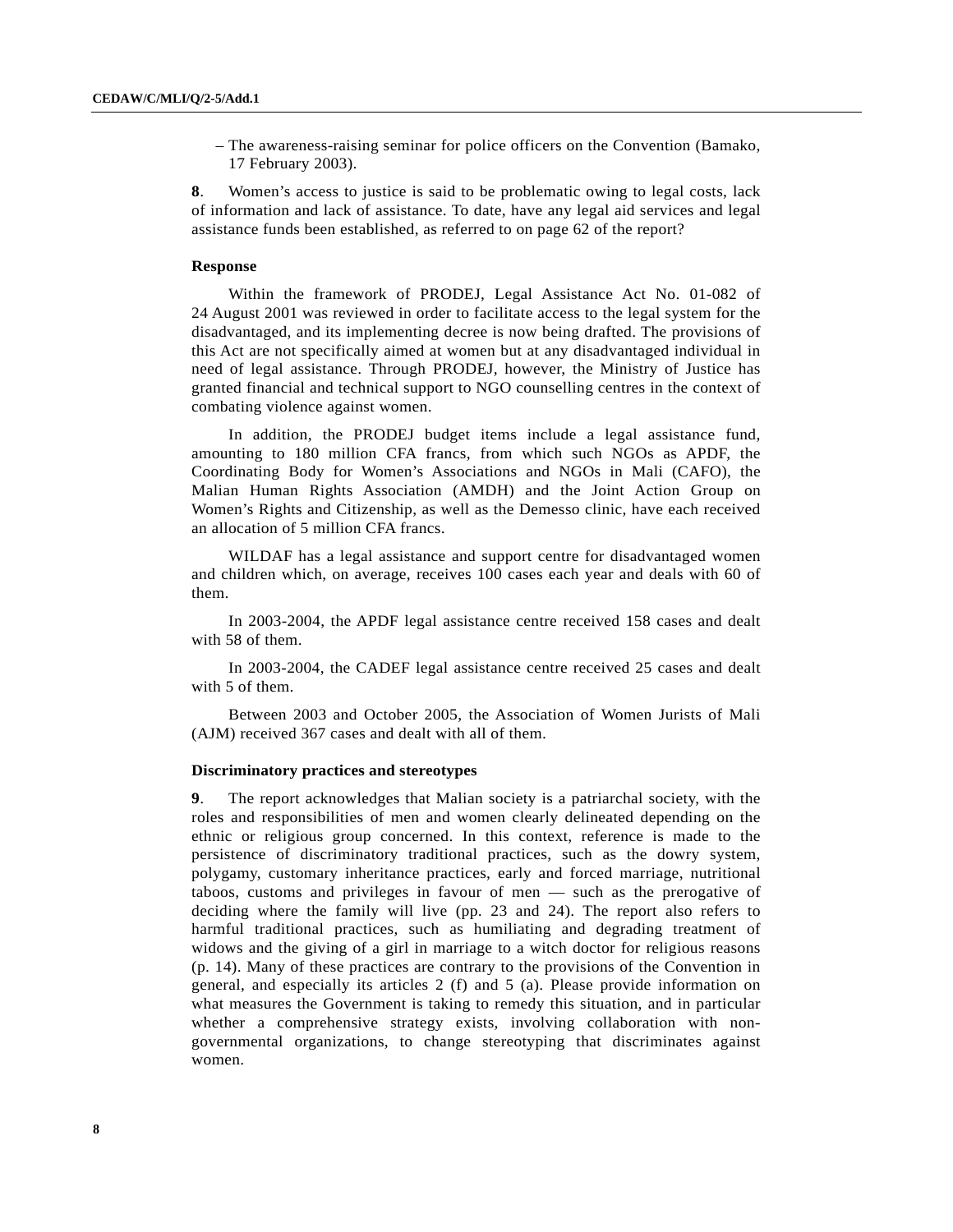Generally speaking, the Government, acting either single-handedly through its own bodies or in collaboration with civil society, including by helping to finance the latter's activities, carries out awareness-raising, information and training activities for the benefit of inhabitants and actors involved in eliminating practices harmful to women's and children's health.

 By Decree No. 99-157/PM-RM of 16 June 1999, the Government established the National Action Committee on the Eradication of Practices Harmful to Women's and Children's Health, which is tasked with making proposals to MPFEF for strategies and activities designed to counter practices harmful to women's and children's health. To that end, the Committee formulates proposals and suggestions in the following areas:

- Information and awareness-raising;
- Production of audio-visual materials suitable for awareness-raising purposes;
- Training;
- Promotion of research;
- Legislation reform;
- Support for the activities of associations and NGOs;
- Affirmative action.

It comprises representatives of ministerial departments, national directorates, customized services, religious congregations and associations or NGOs.

 Furthermore, pursuant to Order No. 02-053/P-RM of 4 June 2002, a national programme to combat the practice of excision was set up by the Government in order to coordinate, follow up and evaluate the policy and the strategies in that area. To that end, it has the tasks of:

- Coordinating all activities to combat the practice of excision;
- Conducting studies and research on the phenomenon of excision;
- Elaborating an information, education and communication strategy for individuals, social groups and regional population groups with a view to achieving their commitment to the national policy aimed at ending excision;
- Devising countrywide programmes in conjunction with all partners;
- Evaluating and following up activities on the ground concerning the issue of excision;
- Supporting the development of curricula and introducing them into training colleges for health and education professionals.

 It should also be noted that, pursuant to Circular No. 0019/MSSPA/SG of 7 January 1999, the Ministry of Health prohibited the performance of excision in health centres.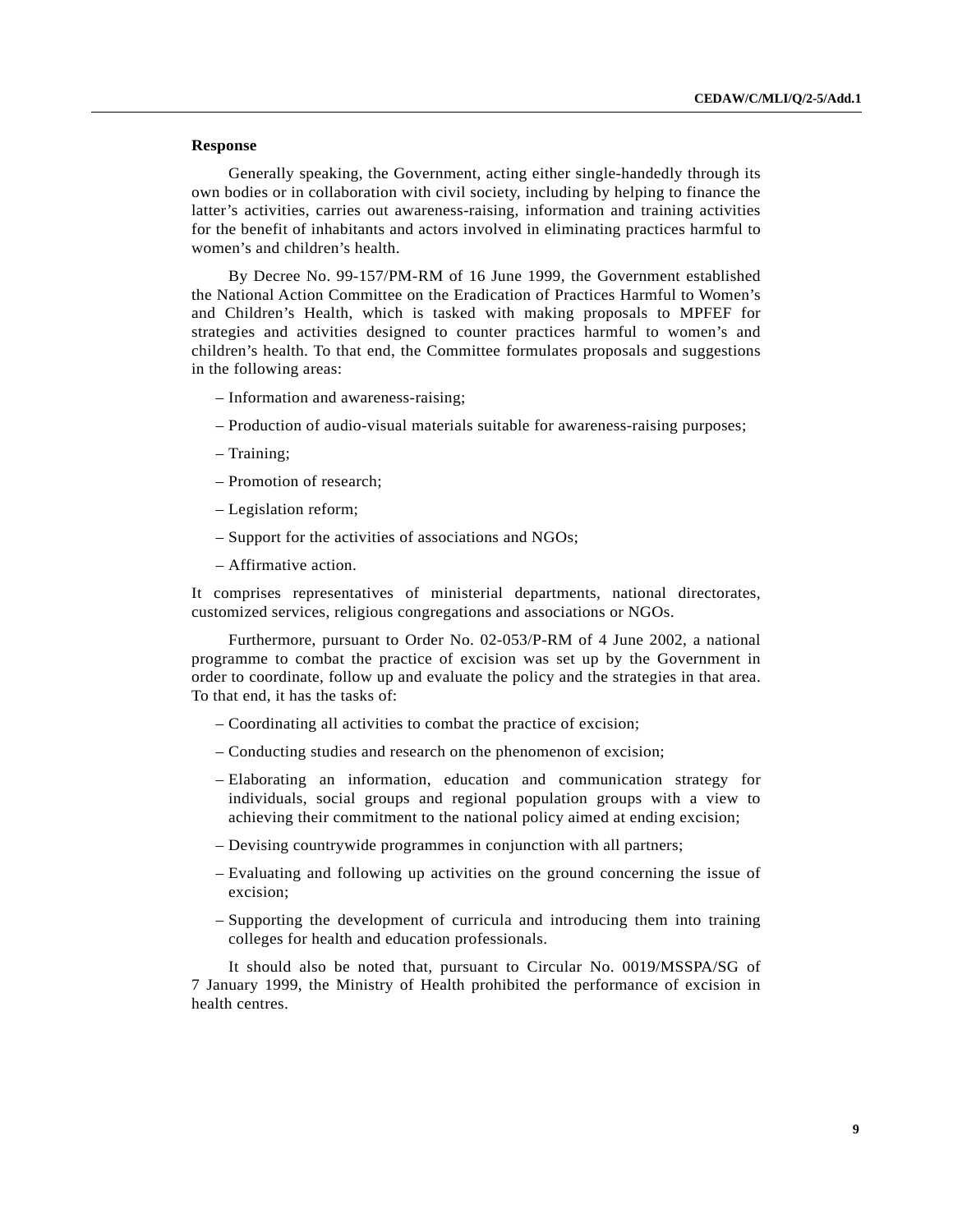# **Violence against women**

**10**. Please provide detailed information on the forms and extent of violence against women, including domestic violence, supplying any available statistics and trends over time. Please also provide information on any instances of violence against women that have been prosecuted under the general penal laws, and the outcomes of such court action.

## **Response**

In Mali, the identified forms of violence are:

1. Physical violence manifested through beatings, injuries, forced feeding of young girls and excision;

2. Sexual violence manifested through rape, sexual abuse and sexual harassment;

3. Psychological violence manifested through sexist language and insults, lack of respect for women and attempts to make women feel inferior and to humiliate, devalue and demean them, etc.;

4. Psychological and physiological violence manifested through the desertion of wives by their husbands for years on grounds of migration;

5. Institutional violence manifested through levirate marriage, sororate marriage, forced or early marriage, repudiation under Muslim or sharia law, certain widowhood rites, religious confinement, abduction of women, barter of women, change of marital option and forced wearing of the veil;

6. Violence resulting from deprivation and discrimination manifested through segregation from family and community, disinheritance, lack of access to various services, e.g., schooling and health care, discrimination in administrative and political posts, difficult access to land and so on;

7. Women-on-women violence manifested through co-wife abuse and self-abuse through depigmentation and tattooing;

8. Forced prostitution and procurement.

 As for the extent of violence, it transpires from the figures available through a study conducted by MPFEF in 2001 that all women are victims of at least one form of violence.

 In all, 77 to 98 per cent of women are victims of excision, 41 to 92 per cent are beaten by their birth parents or spouse and 57 to 100 per cent are victims of verbal abuse.

 In rural areas, forced marriage is the rule. In some areas, it can account for 77 per cent of marriages. Levirate and sororate marriages account for 10 per cent of marriages.

**11**. Please indicate whether the Government has contemplated or begun working towards a comprehensive and multidisciplinary strategy to combat all forms of violence against women, and if so, please describe it.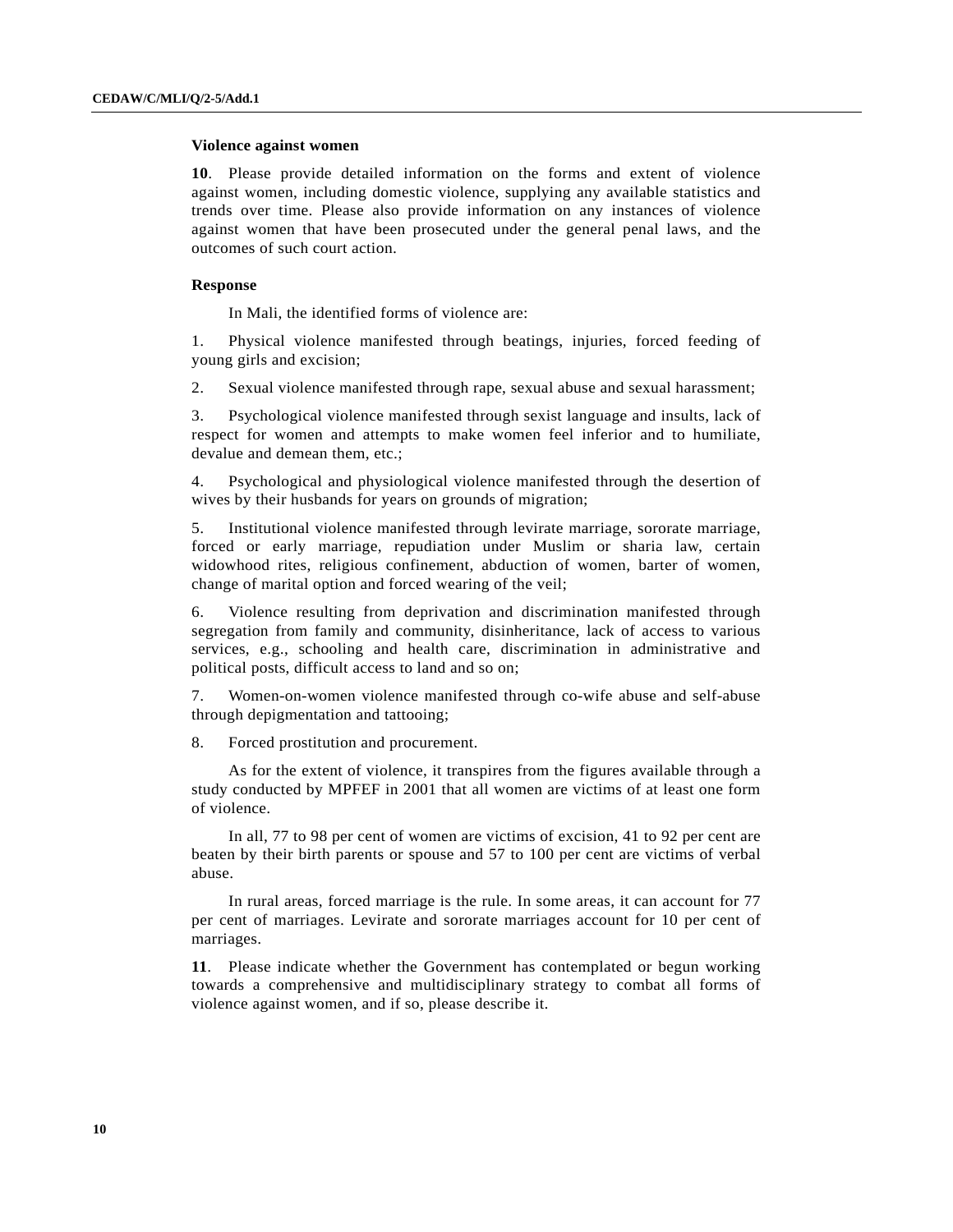Concerning the issue of violence against women, the political will of the Government of Mali has been reflected in the Action Plan for the Advancement of Women (1996-2000), which states the Government's commitment to "taking concerted action to prevent and eliminate violence against women", and in the Action Plan for the Advancement of Women (2002-2006), which provides for the development and implementation of a national plan to combat violence against women and girls.

 A national action plan to combat violence against women and girls (2006- 2011) was in fact developed in June 2005. The overall objective of this plan is to mobilize national public opinion on the subject of violence with a view to eradicating the phenomenon.

Its specific objectives are to:

- Prevent violence;
- Deal with cases of violence;
- Establish an exhaustive legislative and regulatory mechanism for countering violence;
- Obtain the commitment of socio-professional groups responsible for dealing with cases of violence to the objectives of the policy and national action plan to combat violence;
- Further improve women's health;
- Further improve women's image;
- Further improve the status of women;
- Establish a genuine partnership of those involved in combating violence by building their institutional and technical capacities;
- Develop a partnership with bilateral and multilateral institutions or organizations.

 The expected outcome of the activities to be carried out as part of the above plan should help to ensure that:

- All forms of violence are condemned by society;
- All Malian communities are primed and receive the messages embodied in the national action plan against violence;
- The bodies involved in combating violence are better organized and have at their disposal the financial resources, logistics and methodology needed for their activities on the ground;
- Facilities for victims are in future available to them throughout the country;
- All forms of violence will be covered by Malian legislation once new laws better designed to address violence have been adopted.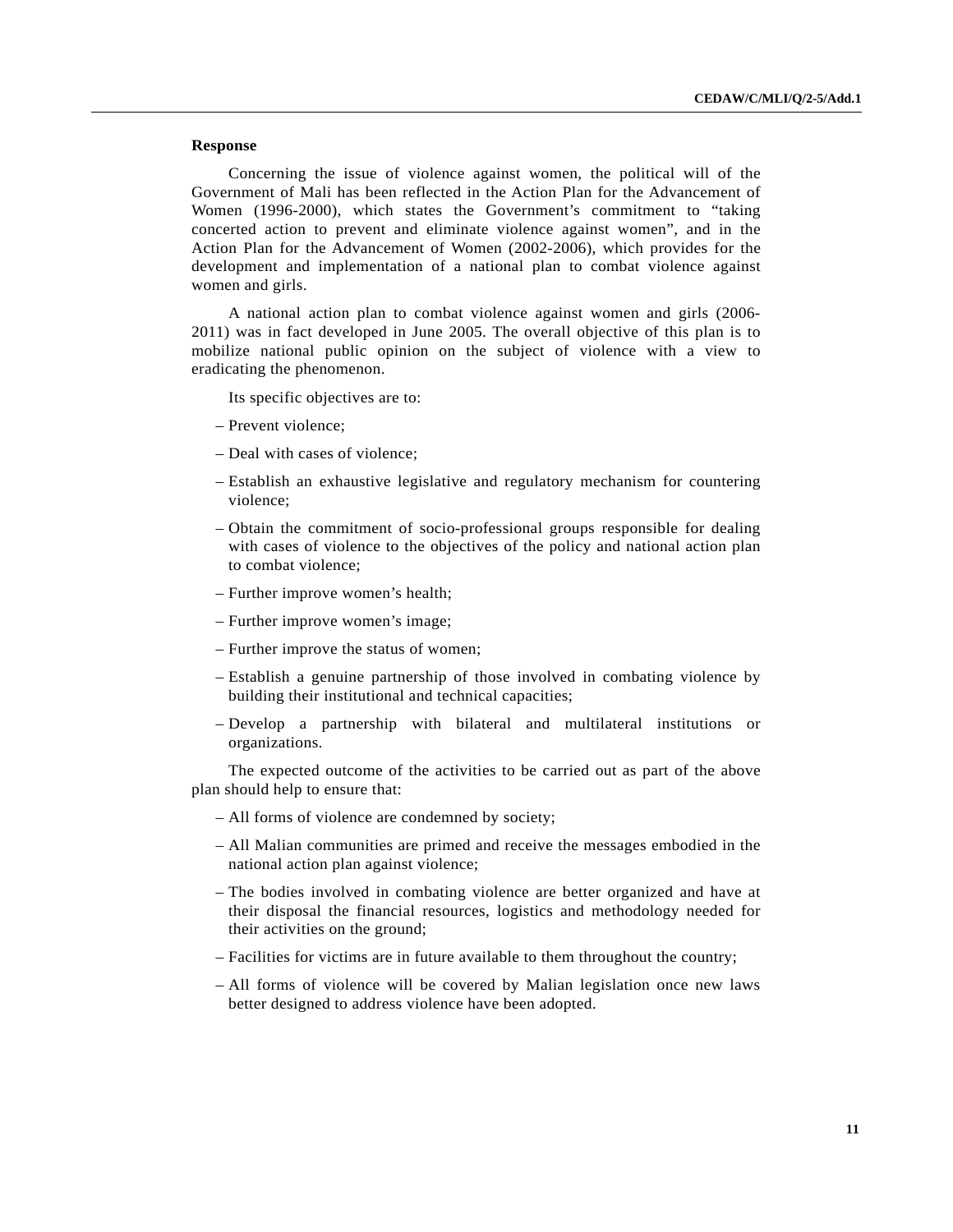# **Trafficking and exploitation of prostitution**

**12**. Kindly provide information about the implementation of penal laws to prevent and punish the exploitation of prostitution as well as measures taken to provide rehabilitation and support for the social reintegration of women in order to help them leave prostitution.

### **Response**

 In Mali, prostitution is not a criminal offence and is not therefore punishable under the Penal Code.

 The exploitation of prostitution is, however, a grave violation of women's rights and also constitutes physical abuse. The Malian courts unquestionably deal with cases involving exploitation of prostitution, which, under article 229 of the Penal Code, is an offence (including incitement, debauchery and procurement) punishable by a term of imprisonment of six months to three years and a discretionary penalty of 20,000 to 1 million CFA francs.

 From January to October 2005, 1,113 girls were interrogated by the vice squad. Patrols and raids are carried out daily across the city of Bamako, especially on the streets and in the vicinity of bars and restaurants.

 In August 2005, 73 bars and hotels engaged in this type of activity were closed down.

 Prostitutes are helped by a number of associations, such as Soutrasso, Danayasso and Lakanasso, with a view to their social reintegration.

**13**. Please provide information on the prevalence of trafficking in women and girls, including on domestic legislation and its implementation and other mechanisms at the national level to prevent and punish trafficking in women and girls.

## **Response**

 In Mali, trafficking in children is prohibited under article 224 of the Penal Code, which provides for a penalty of imprisonment of 5 to 20 years. It is also covered under articles 57 and 58 of the Child Protection Code, which prohibits all forms of child exploitation (sexual and economic).

Known cases of trafficking in children between 2000 and 2005 are as follows:

- 430 children repatriated, including 123 girls;
- 241 children rescued, including 66 girls;
- 42 children of other nationalities rescued in Mali, including 3 Ivorians, 4 Ghanaians, 15 Burkinabe, 5 Congolese and 15 Nigerians.

 We should point out that, during 2005, a network of Nigerian procurers using Mali as a transit country for Europe or the United States of America was dismantled. The perpetrators were apprehended and are awaiting sentence.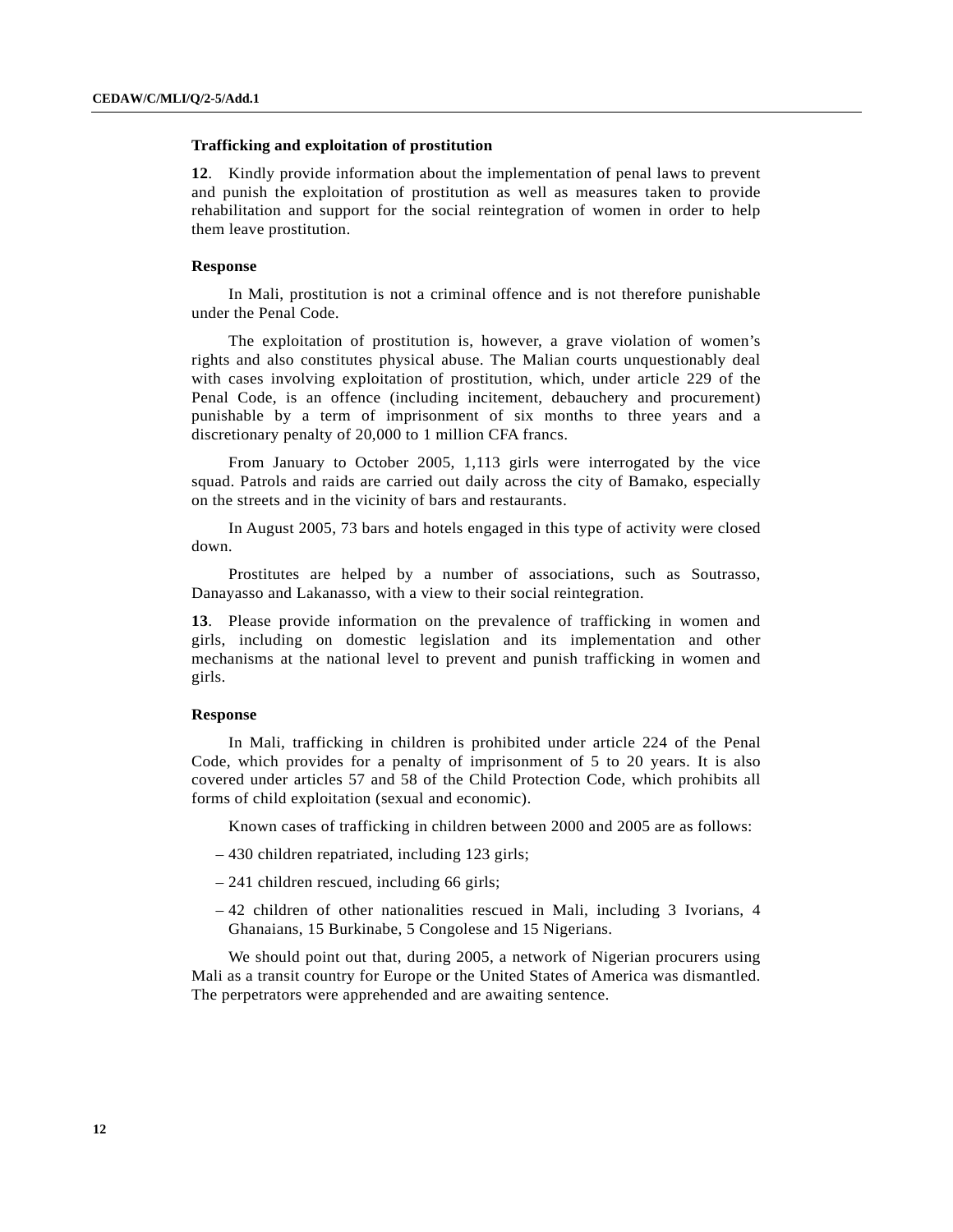# **Participation in political and public life and representation at the international level**

**14**. The report indicates the prevailing underrepresentation of women in decisionmaking bodies, despite their ability to mobilize (p. 12). What efforts have been made to achieve equal representation of women and men in political and public life, and have these included temporary special measures in accordance with article 4, paragraph 1, of the Convention and the Committee's general recommendation 25, such as quotas, to increase the numbers of women in decision-making bodies?

## **Response**

 No legal quota for equal representation of men and women in public life has been introduced. As explained in the reply to question 4, however, financial incentives are available to political parties which have women deputies and/or municipal councillors. The institutional reform programme now under way is also opening up the debate on gender-mainstreaming in State institutions.

## **Nationality**

**15.** Please indicate what the Government is doing to amend or repeal laws whereby a woman cannot transfer her nationality to her children in all cases so as to bring its legislation into conformity with the Convention.

## **Response**

 This question will be examined in the context of the review of the law on nationality that is currently in progress (the text on nationality is incorporated into the draft Personal and Family Code).

## **Education**

**16.** On page 33 of the report, it is stated that data on progress in enrolment in primary schools conceals large disparities between boys and girls, between urban and rural areas and between regions. At other levels males predominate. The higher the level, the larger the gap (p. 34), until the enrolment of girls at the tertiary level becomes negligible (p. 35). Women and girls are inadequately represented at all levels in the education system, including as teachers. What has been the impact of the national policy on the education of girls, and what strategic actions have been successful? What concrete steps have been taken to address the remaining challenges?

## **Response**

 The school enrolment rates effectively conceal the disparities between girls and boys, between urban and rural areas and between regions. The situation has moved in a positive direction since 2002, as borne out by the statistics for all forms of education. In the first cycle of basic education, the gross school enrolment rate for girls increased threefold from 19 per cent in 1990 to 59.9 per cent in 2004 (and for boys from 26 per cent in 1990 to 78 per cent in 2004). Nevertheless, the imbalance persists; the education gap between girls and boys is still above 20 points. The district of Bamako, however, has a gross school enrolment rate of over 100 per cent for girls and boys.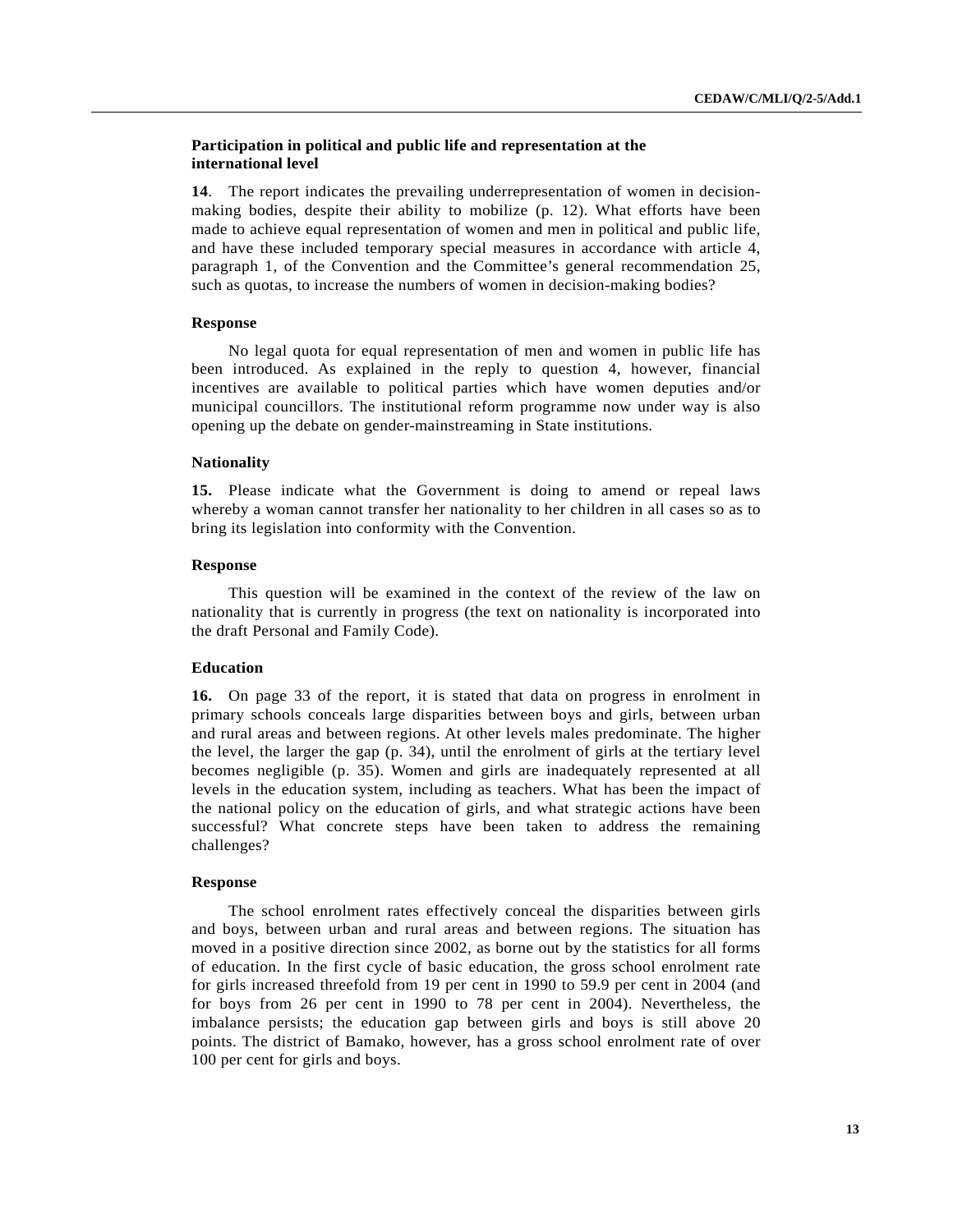Implementation of the policy on school enrolment for girls has led to progress. The following strategic actions have borne fruit and are again included in the new policy document on accelerating school enrolment for girls:

- The development of specific support measures for the school enrolment of girls and the promotion of behavioural change (equal enrolment of children in year one, from the age of six years as far as possible, and awareness-raising in order to reduce early marriage);
- The implementation of a national teacher-training strategy (initial and continuing) on the basis of active teaching practices, life skills, gender, child participation and community relations;
- Development of the tutorial system and mutual academic support among students themselves and among young people, students and adults;
- A broader and multi-sector partnership;
- The development of advocacy and communication plans;
- The establishment of adequate implementing structures, inter alia.

 The concrete measures taken to resolve outstanding problems consist in applying incentive measures (known as affirmative action), referred to in the initial document.

 A new national policy document for accelerating the school enrolment of girls has been developed and is presently awaiting adoption by the Ministry of National Education and the Government.

 In order to take gender equity into account, the Department of Education (with funding from the United States Agency for International Development (USAID)) commissioned two major studies entitled:

- "Gender analysis of the documents for the Decennial Education Programme", by a team of Malian consultants, including a female civil-society representative;
- "Gender consideration in the curriculum", by a Malian consultant and an international consultant.

 The significance of the studies is that they meticulously analysed all PRODEC documents. They arrived at the conclusion that gender is cross-cutting in nature and made concrete proposals for taking into account the needs of girls and women in the design, implementation, follow-up and evaluation processes.

 The collection and analysis of all statistics should also be disaggregated (systematically).

 With regard to activities aimed at improving the school enrolment of girls, the following should be mentioned:

1. Student Award Day

 On 21 September 2002, the Department of National Education instituted the Student Award Day, when the best students are greeted and honoured by the President of the Republic.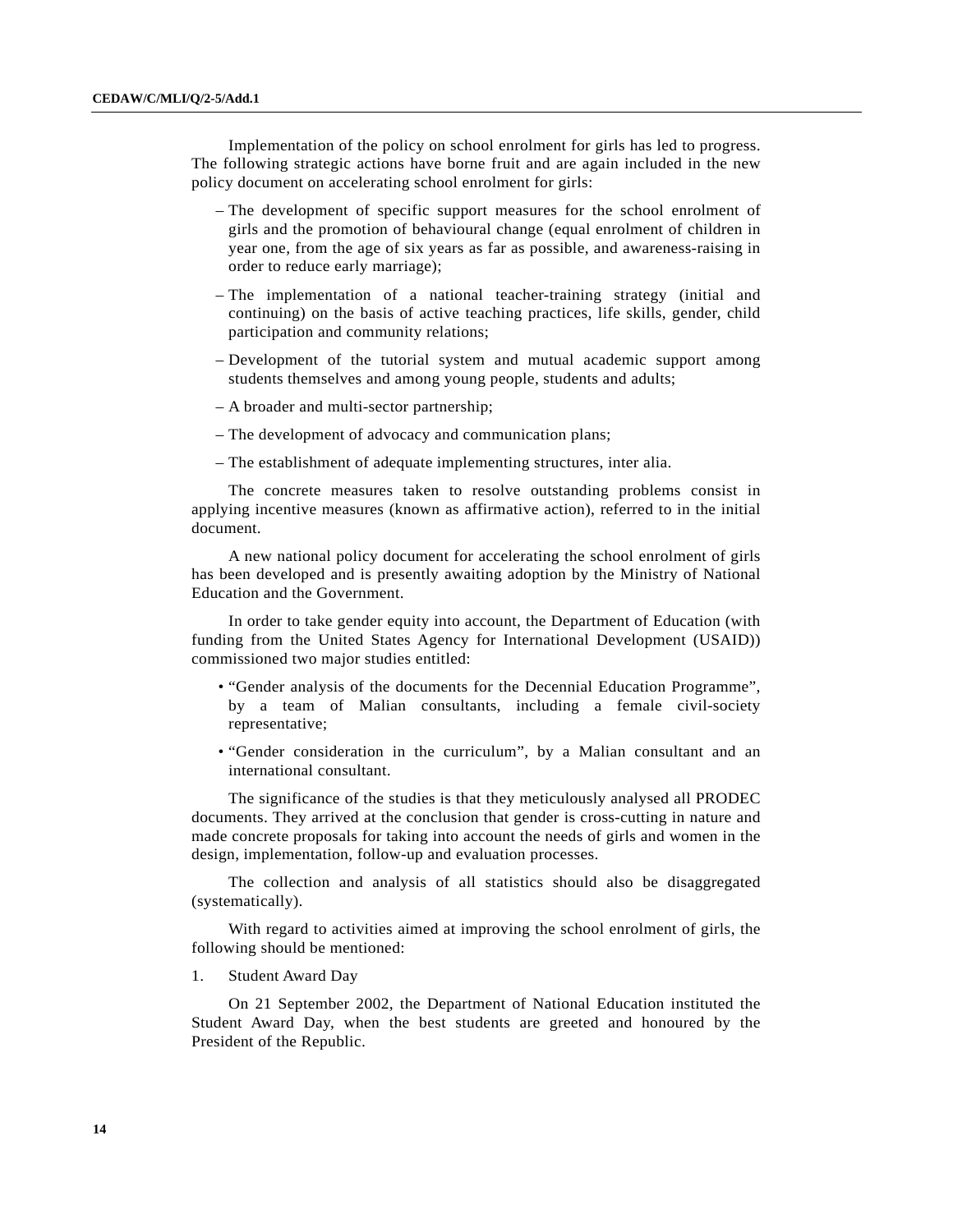# 2. Excellence camps

 Following the successes produced by the Student Award Day, excellence camps have been organized since 2003. For a fortnight every year and with strict regard to gender equity, the top-performing examination students are accommodated in the Cité des Enfants and attend courses in French, mathematics, physics, computing, civic education, the environment and first-aid practice. As part of their civic education, they are taken on visits to major departments and meet eminent persons (for instance, a short stay might be organized with a successful woman role model).

 At the primary level, the boy and girl who come top in the examination for the certificate awarded at the end of the first cycle of basic education in each of the 15 school academies in Mali, together with the boy and girl who come top in the same examination in the medersas (but only at the national level), are selected. In all, 64 children are selected of whom 32 are girls.

At the secondary level

- General education: the two best performers (boy and girl) at the national level by subject area: final year of exact sciences, final year of biological sciences, final year of arts subjects, final year of social science;
- Technical education: the two best in three subject areas: technical mathematics (economics), technical mathematics (industry), technical mathematics (civil engineering);
- Tertiary sector: the two best in the tertiary subject areas of literature and industry.
- 3. Competitions to find girls who excel at science and mathematics

 Since 2001, the Pathfinder Foundation, of which the astronaut Cheick Modibo Diarra is a member, has organized a competition in various francophone countries of Africa (including Mali, Burkina Faso and Senegal) to select girls with outstanding performances in science and mathematics. They attend camps for two weeks and the best among them receive prizes. The camps are held at Bamako, Ouagadougou, Dakar and Nouakchott in turn. A Malian girl won first prize in 2002 at Ouagadougou.

**17.** Please explain the impact of the repeal of provisions that prohibited young girls who became pregnant from attending school. How many girls and young women are benefiting from this repeal annually, on average?

# **Response**

 All girls who become pregnant when in the first or second cycle remain at school. Those who are prevented by their physical or psychological health from pursuing their studies have their schooling postponed. The year in which this occurs is not reflected in the attendance record. The retention of girls has improved considerably. No statistics are kept by the educational authorities in these cases, which cannot be accounted for as either suspensions or attendances.

**18.** Please provide information on the findings of studies undertaken on the issue of gender stereotyping in textbooks (p. 36) and on measures taken to revise school curricula and textbooks.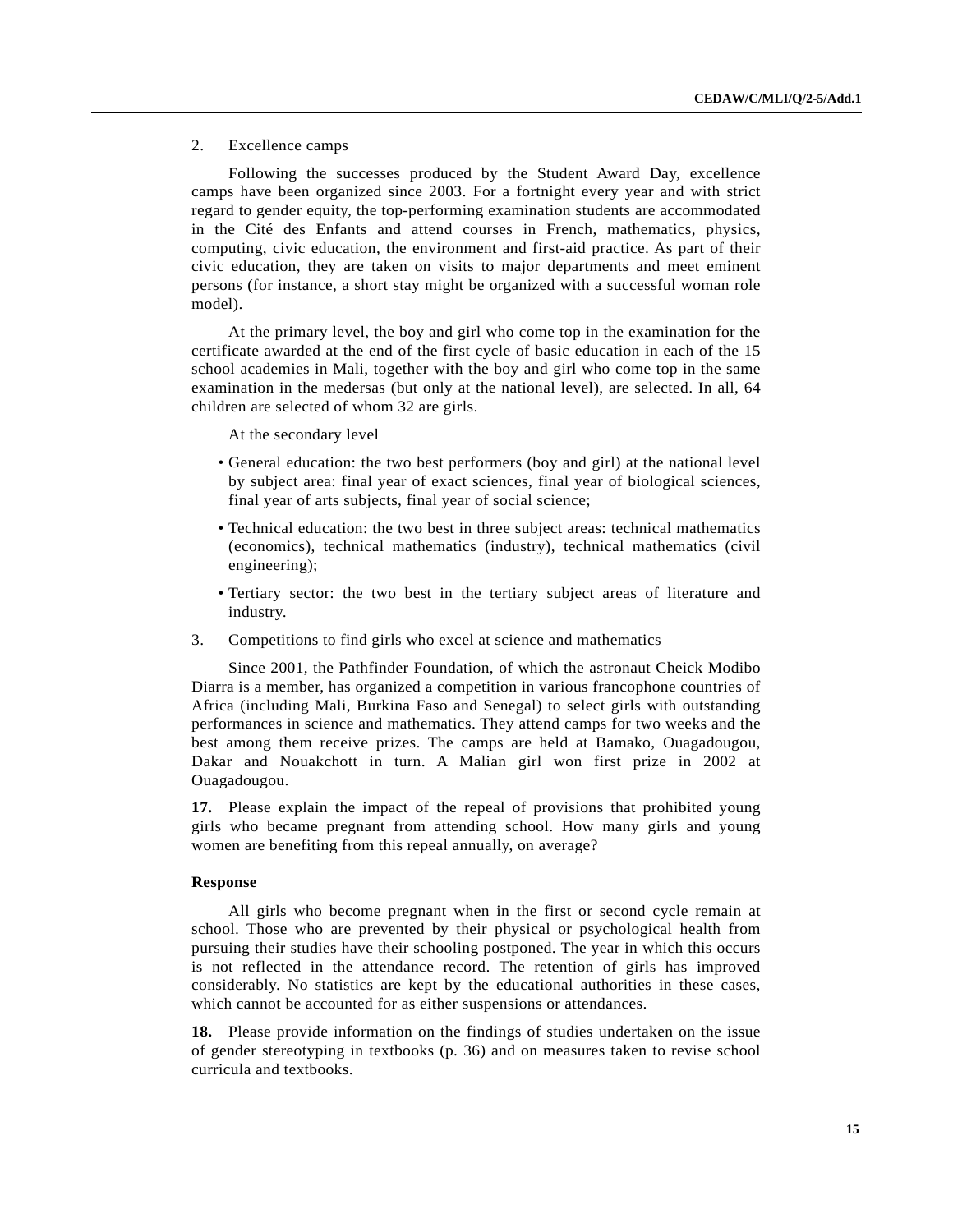The purpose of the studies was to find out whether textbooks reflect the cultural reality and whether the content of lessons and the methods used by teachers help to adapt textbooks to needs. In the wake of the studies, the Department has issued a number of guidelines for use in the preparation of school textbooks:

- Reflect the gender dimension;
- Play down the traditional role of women and emphasize their new, modern functions in science, daily life, politics and government;
- Give weight to women's personality and status;
- Include women and girls as role models when discussing science and technology;
- Represent men and women in a balanced way;
- Highlight the aspirations of women.

The National Education Centre is in charge of all these questions.

## **Employment and poverty**

**19.** The report states on page 39 that equality of opportunity as laid down in the law is still being applied only hesitantly. Please provide information on the steps taken or measures envisaged to increase women's employment and training opportunities in the civil service and remove the pay gap between the sexes.

## **Response**

 According to the legislation, there is no discrimination between men and women (equal pay for equal work). However, as there are few women in the higher echelons of the civil service (category A), male employees in the civil service as a whole are better paid than female employees.

To remedy this situation, several measures are contemplated, including:

- Improvement of the school enrolment of girls;
- Keeping girls in school and steering them towards science and technology;
- Giving girls access to the various levels of higher education; and
- Providing girls and women with improved opportunities for acquiring skills and receiving further training.

**20.** The report focuses mainly on the situation of women in the civil service. Please provide information on the de facto situation of women in the private sector. In particular, provide greater detail, including on any programmes to enhance women's position in the formal labour market (p. 53).

**21.** The report, in the section on article 13, describes the situation of women in the informal sector and of women entrepreneurs. Please describe progress set out on page 53 under the heading "outlook".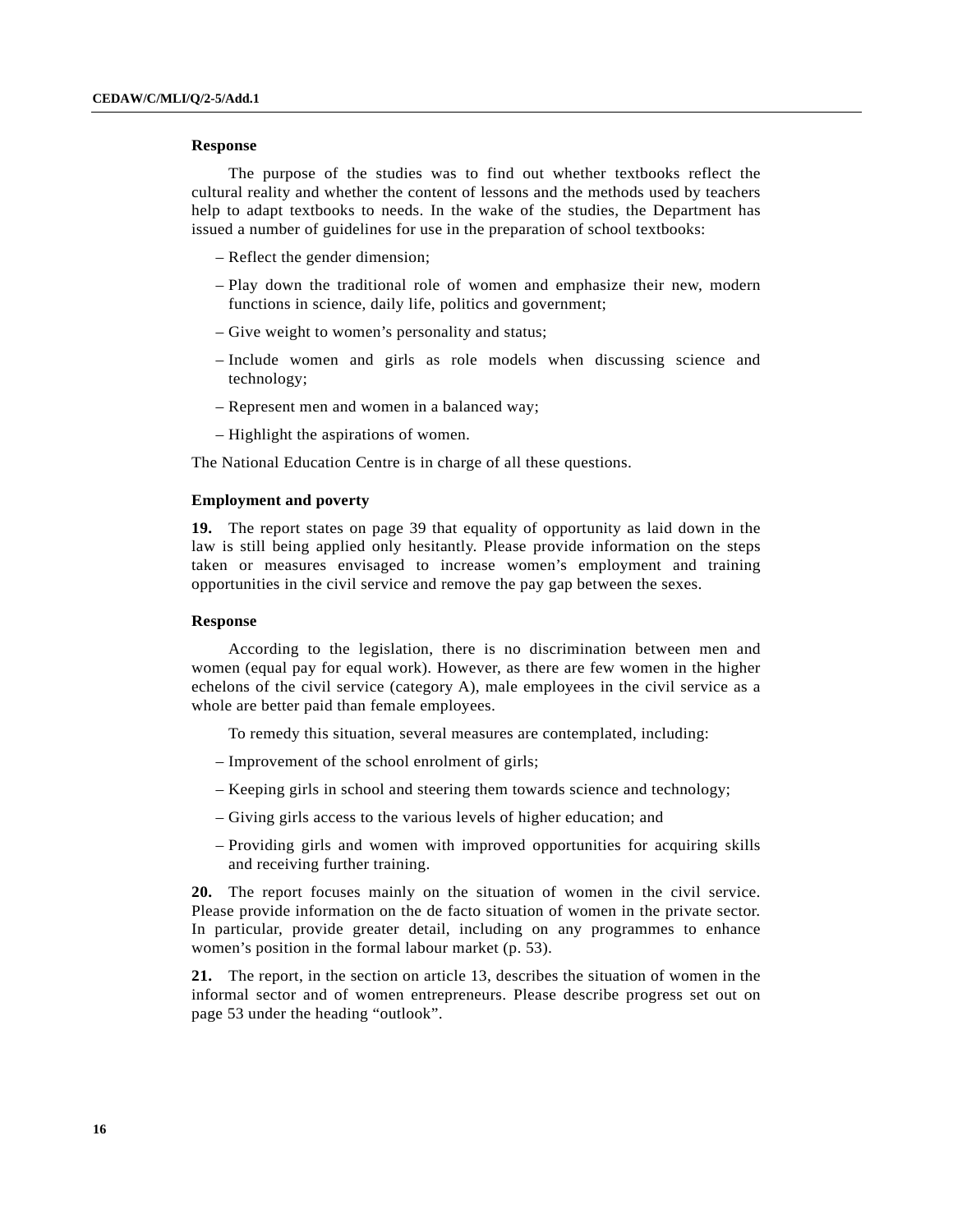The Ministry for the Advancement of Women, Children and Families, as part of the effort to boost women's economic strength and to combat poverty, has put emphasis on women's partnerships in the agricultural and food sector.

 Accordingly, the project for the development of women entrepreneurs in the agricultural and food sector, the goals of which are to enhance the competitiveness of women's enterprises in that sector by capacity-building in the national institutions providing support services required by women entrepreneurs and to create national capacity in order to promote female entrepreneurship in the sector, was launched in 1997 for a period of four years.

 The first phase of the project saw the implementation of a series of activities relating to:

- Strengthening of the entrepreneurial technical capabilities of women, women's associations, support services and oversight;
- The establishment of a network to collect and disseminate information of use to women and their partners;
- Communication and consciousness-raising through the production of media tools designed to help reduce any adverse effects of the sociocultural milieu and to publicize the realities of women's enterprises.

Evaluation of the project's impact revealed:

- A distinct improvement in the production techniques of the women concerned, and, in addition, diversity of production;
- The availability of human resources at the national and local levels capable of providing the necessary assistance to women in the area of technology and management;
- Improvement of the women's management skills through the acquisition of knowledge, management tools and specific techniques (making entries in the trade register, keeping accounting and management records, improving product presentation, and so forth);
- The promotion of products in local and subregional markets;
- Through consciousness-raising and information it was possible to get to know the women and their specific problems and needs;
- Enhancement of the partnership with other facilities in the sector, leading to a better coordination of activities and resources that enabled the women in the sector to be better served;
- Production of tools appropriate to the women's needs, including credit, various technologies, and equipment.

 The results achieved by the project supporting women entrepreneurs in the agricultural and food sector encouraged the Ministry for the Advancement of Women, Children and Families to launch a project to assist women's associations in the production of shea, which in 2002 and 2003 received a first allocation of funds amounting to 250 million CFA francs from the special investment budget. This project was executed in various villages in the Bla, Dioila, Kadiolo and San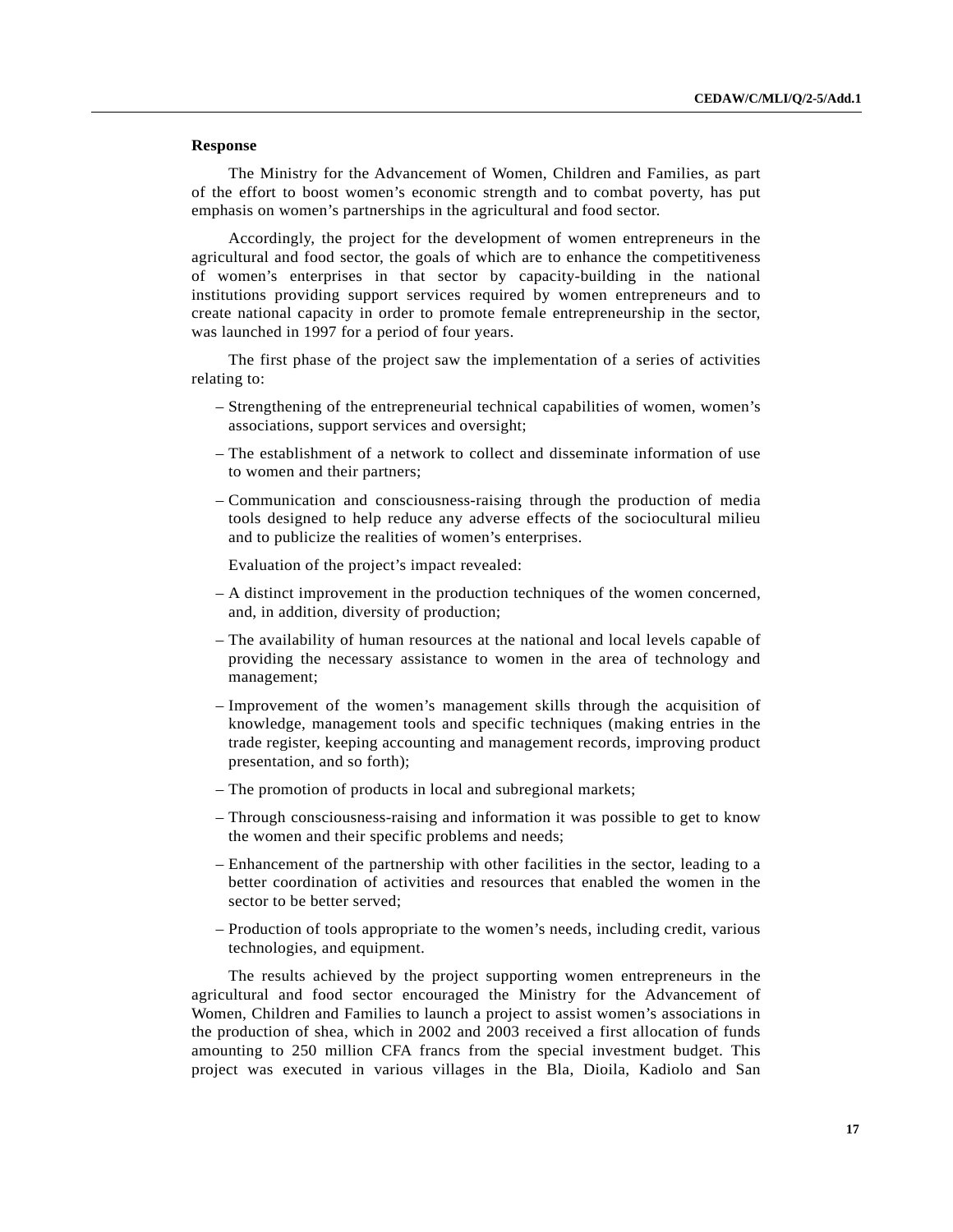subregions. Its impact was largely positive in the area of coverage, where the following significant results were obtained:

- Approximately 110 members of the women's associations of Dioila, Bla, San and Kadiolo received training in improved techniques for the extraction of shea butter;
- Millers were trained to use management and equipment maintenance tools;
- Funds totalling 1,050,000 CFA francs were transferred to 10 women's associations in the Dioila subregion for the acquisition of donkeys;
- Funds totalling 6 million CFA francs were transferred to 10 women's associations in the Kadiolo subregion for marketing purposes;
- Funds totalling 6 million CFA francs were transferred to 10 women's associations in the San and Bla subregions for marketing purposes;
- Funds totalling 7,200,000 CFA francs were transferred to 12 women's associations in the Dioila subregion for marketing purposes;
- Equipment (carts, alternators, mills) were delivered to 32 women's associations in the Koulikoro, Sikasso and Ségou regions.

 In view of the sustained commitment of the beneficiaries and the declared usefulness of the project to support women's associations in the production of shea, the Department has requested that it be continued for a period of six years (2004- 2009).

 To this end, the Ministry of Finance has earmarked an amount of 1,250,000,000 CFA francs from public funds (the special investment budget) for implementation of the project, whose overall goal is to help to eradicate poverty among women by supporting the development of local agricultural products, especially the production of shea butter, thereby enabling them to augment their income.

 The Ministry for the Advancement of Women, Children and Families also helped women entrepreneurs to form a coordinating body and prepared the document for a project to provide assistance to women economic operators that will cost 3,540,405,000 CFA francs, funding for which is currently being negotiated.

## **Health**

**22.** Notwithstanding the existence of the Decennial Social and Health Programme, the report depicts the precarious health situation of women and girls, with high rates of mother and child morbidity and mortality, a predominance of infectious, parasitic and nutritional diseases, inadequate coverage of health care, underutilization of services, a dire lack of medications and health supplies, inadequately trained and motivated staff and too few women who obtain pre- and post-natal care (pp. 44 and 45). Please provide details of initiatives to improve the health of women and girls and information on the impact of the actions taken.

#### **Response**

 Initiatives to improve the health of women and girls are, among others, the following: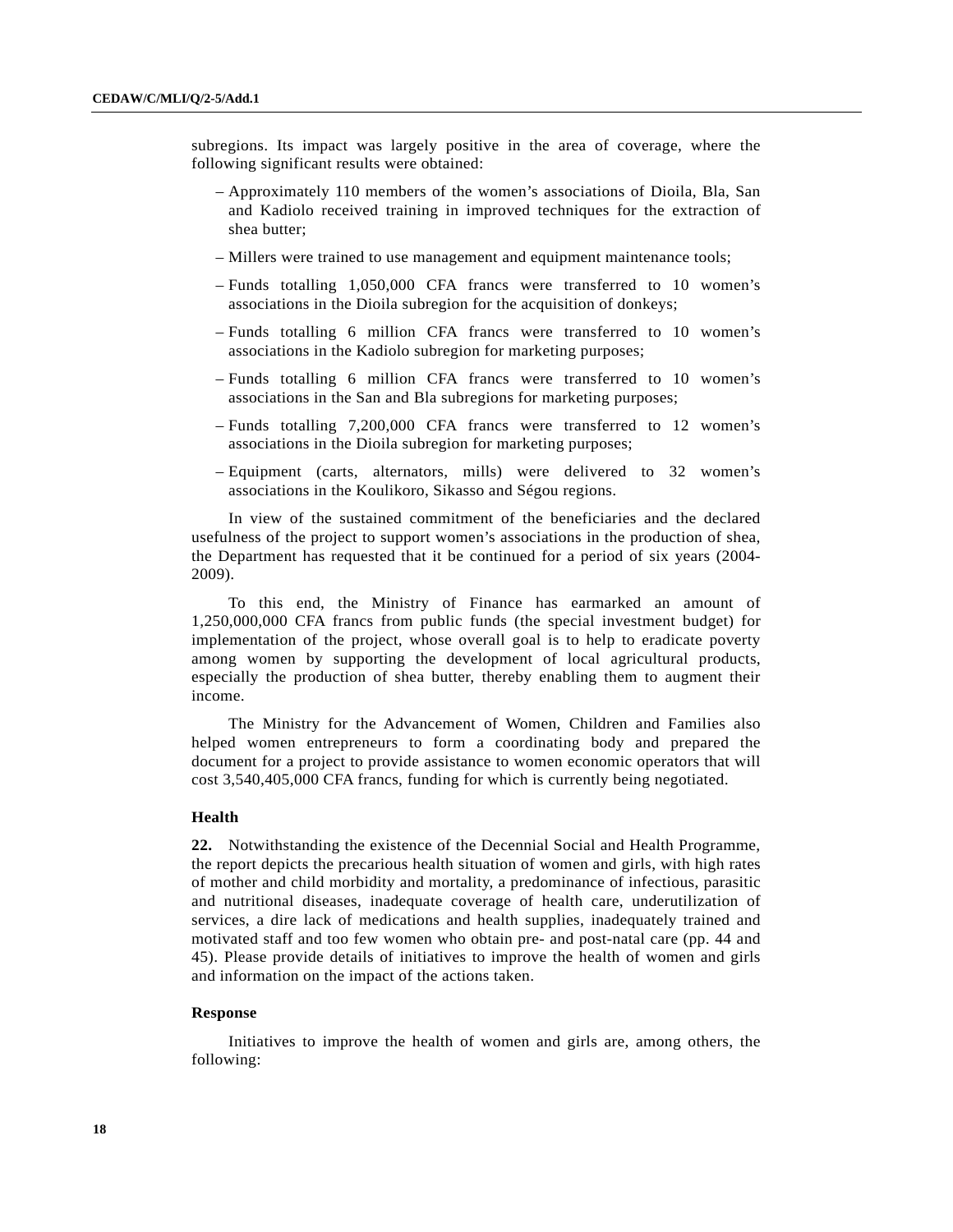## 1. *Infrastructure and equipment*

- 25 operating units;
- 24 facilities for basic obstetric care;
- 84 facilities for emergency obstetric care, out of an eventual 135 planned by 2008 to cover the whole of the country;
- 24 new centres for emergency obstetric care (EOC), set up in 2005.
- 2. *Innovative strategies in reproductive health (RH)*
	- Training of 142 professional staff in 2004 to carry out safe transfusions;
	- Training of EOC providers;
	- Training of 4,400 providers of basic care with a view to changing social attitudes to practices used in families and villages to prepare for the birth of a child;
	- Provision of staff for 17 RH centres (two staff members per centre);
	- Review of the conceptual framework for a referral and transport system, taking into account the village concerned and the condition of the newborn infant (between 1996 and 2005, 41 facilities out of an eventual 59 organized referrals);
	- Provision of free caesareans (pre-operative, operative and post-operative care) in 2005;
	- Strengthening of the Accelerated Strategy for Child Survival and Development (SASDE) through the integrated management of childhood illness (IMCI); according to 2004 statistics, 92 per cent of children from the ages of 0 to 5 sleep under impregnated mosquito nets, and 92 per cent of the same age group had received a dose of vitamin A;
	- Campaign for free screening for cancer of the neck of the uterus and for breast cancer in health facilities managed by the State or by the local authority;
	- Combating malaria in pregnant women, particularly through the distribution of free impregnated mosquito nets to 78 per cent of those women who come regularly to their antenatal appointments, and the distribution of new antimalarial drugs and iron tablets;
	- Improvements to maternal health through the provision of free caesareans in public health facilities, to prevent women from dying in childbirth (decree adopted by the Council of Ministers on 27 July 2005).

**23.** The report discusses the prevalence of 16 harmful traditional practices listed on pages 45 and 46. According to the report, excision — a practice the Government is addressing with special emphasis — affects 94 per cent of Malian girls and women. The Government has taken a significant number of important steps to combat this practice. Please provide an assessment of the impact of these measures and information on whether the Government plans to introduce legislation to sanction this practice.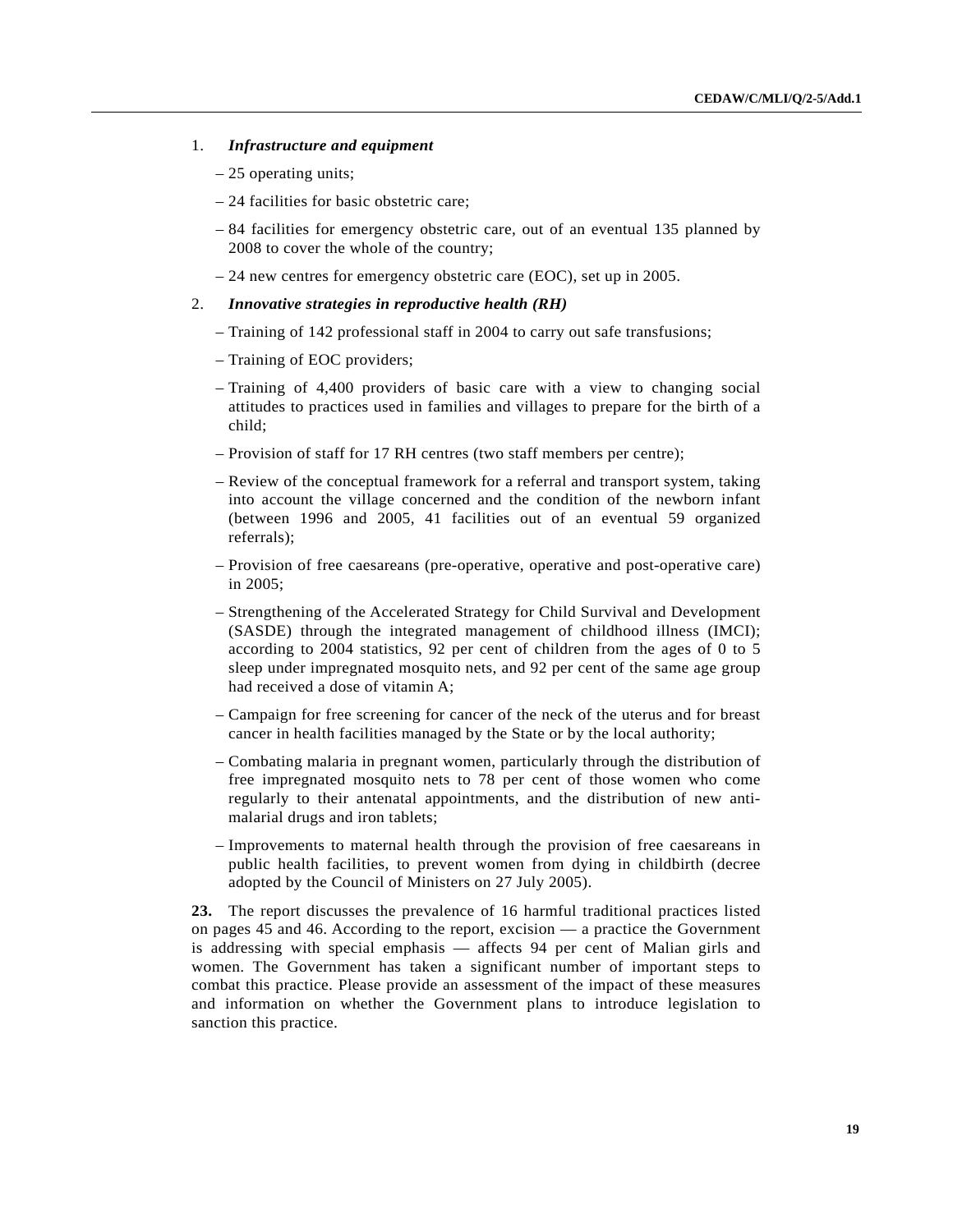The Government of Mali has been combating the practice of excision for the past 10 years and more. Its efforts have yielded a number of results:

 1. Once a subject that was almost taboo, excision is now a topic of discussion in Malian society. Many articles and broadcasts deal with the subject in the media (radio, television and newspapers). Each year, moreover, new studies and research on the phenomenon are carried out in the universities and by civil society;

 2. While the percentage of women affected by the practice was almost 96 per cent a dozen years ago, it had fallen to 91.6 per cent by 2001 according to the demographic and health survey (EDS III, 2001) of women of childbearing age (15-45). The percentage would certainly be much lower if it included children of 0-15 years, given that the public awareness campaigns have intensified over the past 10 years;

 3. The number of associations and NGOs committed to making excision a thing of the past has gone up from a dozen 10 years ago, to more than 80 in 2005;

 4. The positive change in attitudes has led the Government to move a step closer to passing a law punishing excision via the ratification of the Protocol to the African Charter on Human and Peoples' Rights dealing with the rights of women in Africa, which commits States parties to the adoption of legislation outlawing the practice;

 5. The dialogue and discussions undertaken by the Government of Mali with civil society, and also the many campaigns to raise awareness targeted at the population as a whole, will mean that a law can now be passed within a reasonably short time. Some examples of the campaign are the day spent on awareness-raising with 100 local and traditional chiefs from the District of Bamako in May 2004, the awareness day for traditional communicators from the Ségou region in June 2004, the current 2003-2004 awareness campaign for 75 deputies and their assistants, 200 members of the children's parliament, 800 religious leaders (Muslims, Catholics and Protestants), 645 community leaders (griots and other caste members), 16,000 people (both men and women), 3,051 schoolchildren and university students, and 27 education officials;

 6. The Government of Mali, working together with the NGO No Peace Without Justice, is preparing to organize in February 2006 a subregional meeting on excision, which will focus on the question of passing a law outlawing this practice.

**24.** It is stated that women are more at risk of HIV/AIDS owing to certain sociocultural and socio-economic factors, in particular levirate marriage, illiteracy and extreme poverty (p. 45). Please assess the effectiveness and obstacles vis-à-vis the numerous steps that the Government has been taking to overcome the factors that make women more vulnerable to HIV/AIDS.

# **Response**

 Several measures have been taken by the Government, and their effective implementation has contributed to:

– Increasing the number of visits to screening centres;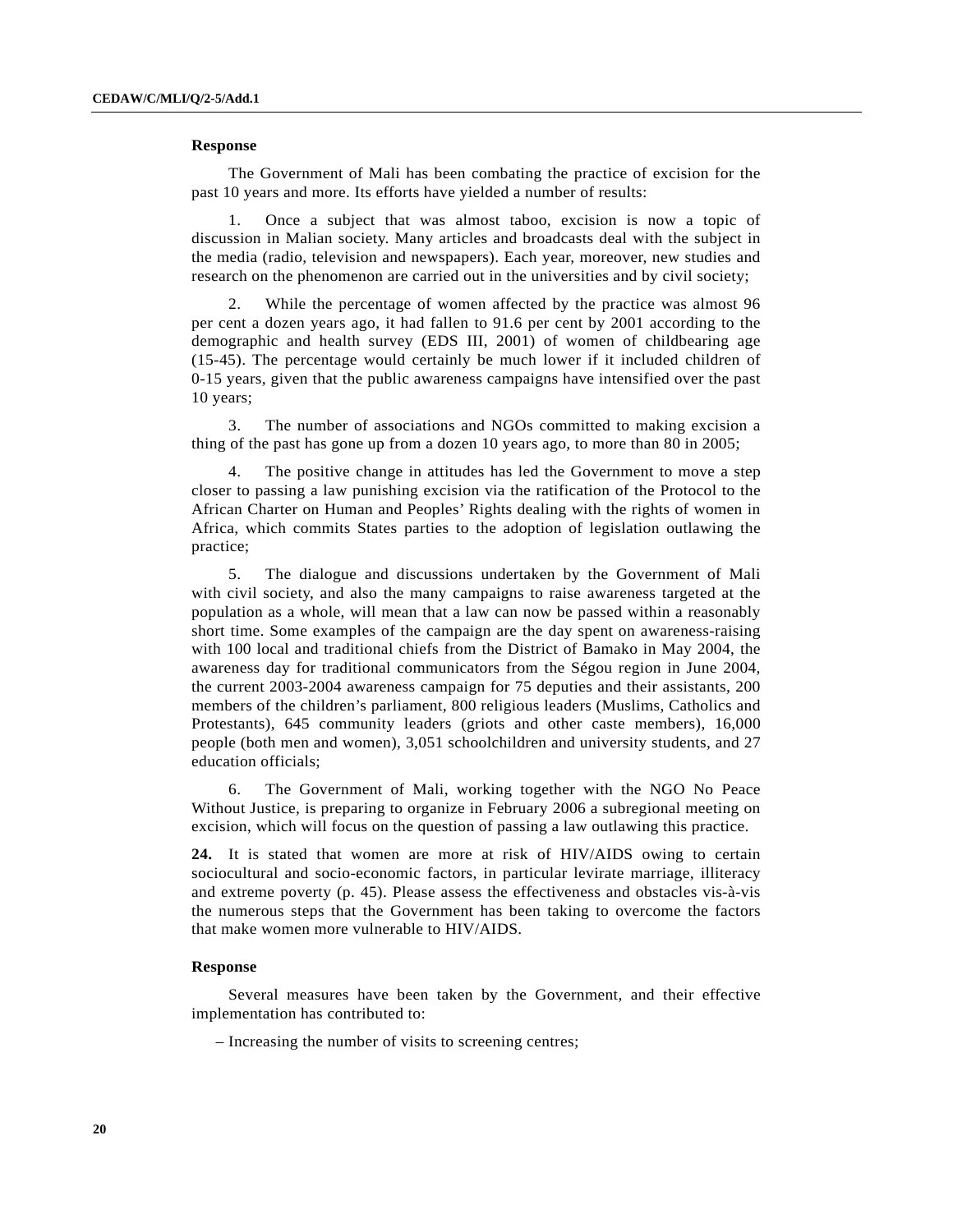- Raising the public's consciousness about the realities of HIV and demystifying the illness;
- Facilitating access to anti-retroviral drugs, tests, analyses and hospitalization in public health facilities, because all of them are offered free (Decree No. 05-147/P-RM, of 31 March 2005, establishing conditions and arrangements for the provision of special State assistance to AIDS patients and those living with HIV, and the guarantee of confidentiality);
- Mobilizing the voluntary sector by setting up networks of patients living with HIV and of religious groups, groups of young people and groups of women to combat HIV/AIDS;
- Promoting action-oriented research in the use of traditional medicines and nutritional support;
- The establishment of a Supreme National Council to Combat HIV/AIDS, involving the private sector and civil society in its work;
- The establishment of a Sectoral Coordination Committee to organize the work of combating HIV/AIDS, set up within the Ministry for the Advancement of Women, Children and Families, aimed at coordinating HIV/AIDS-related activities within the Department and providing follow-up for HIV/AIDSrelated activities within the Department on behalf of external groups (women and children).

**25.** The laws in place in regard to abortion are restrictive. The report does not provide information on the extent to which women resort to illegal abortions and how many such women die as a result. The report also notes that the contraceptive prevalence rate is very low (8 per cent). What plans are there in place to enhance the availability and accessibility of comprehensive sex education and family planning services, including to reduce teenage pregnancy (which leads to dropping out of school) and the need for women to resort to illegal abortion (which puts their lives at risk)?

## **Response**

 Although abortion is not permitted in Mali except when necessary to protect the life of the mother, illegal abortion is frequently practised.

 The numbers using family planning are still low, at 8 per cent, even though the unsatisfied demand remains high at 29 per cent.

 When it restructured in 2000, the Ministry of Health set up a section for the reproductive health of young people, within the Reproductive Health Division, in order to be able to take issues related to the sexual health of this target group better into account.

 Reproductive health training modules for young people were developed, to be used by the staff of health centres, and staff in several health districts throughout the country were trained in the provision of reproductive health services for adolescents and young people. At the same time, in Kayes, Bamako and Sikasso counselling and assistance centres were set up. These centres give young people the chance to be better informed and to be given services that are appropriate and accessible. The centres have the advantage of being multifunctional: under one roof they have room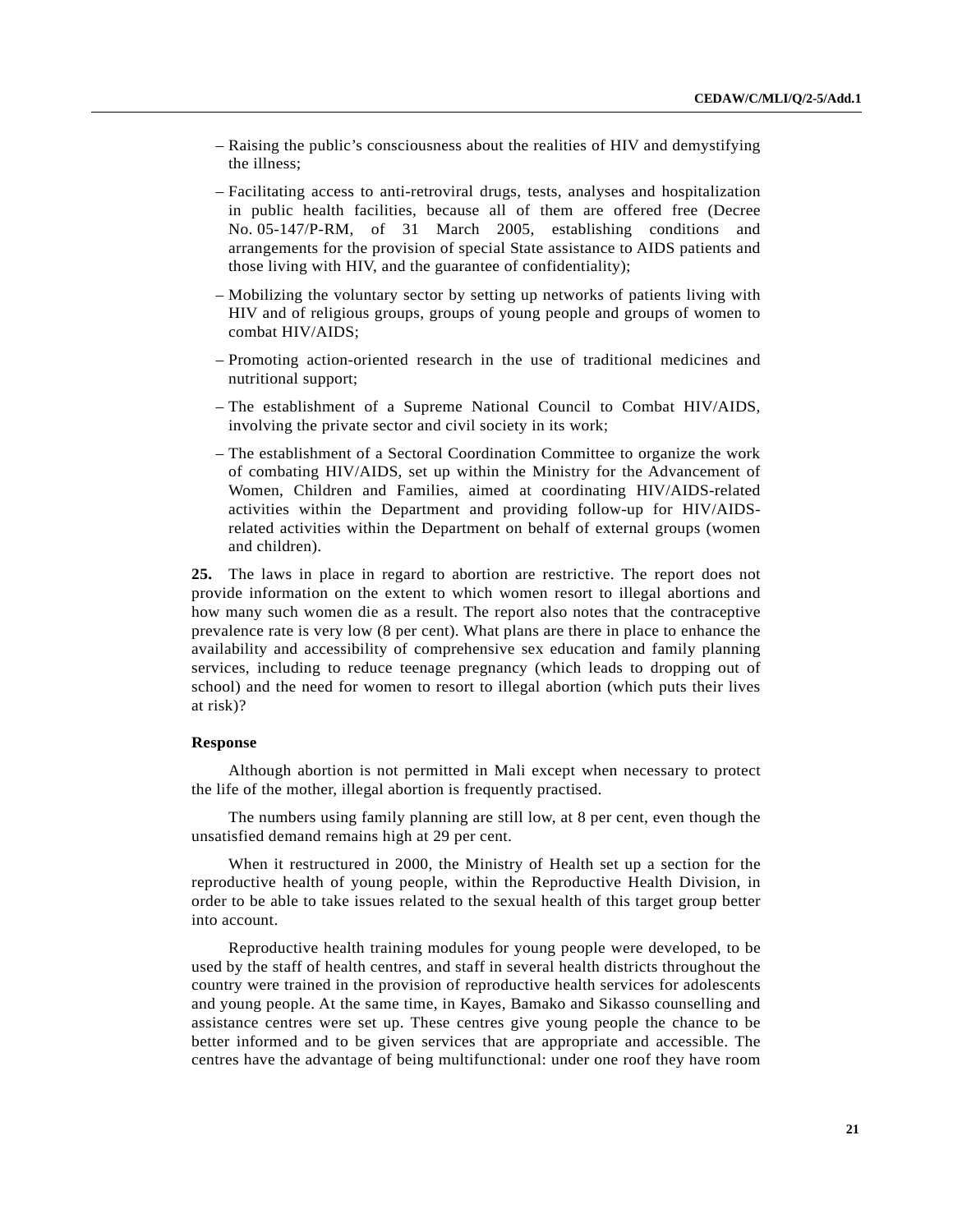for games, Internet access and a clinic offering social and health services. The centres also use peer educators, and youth workers offer such services as distribution of contraceptives including condoms, IEC counselling in family planning, and counselling for HIV and other reproductive health issues, to young people from the same age group.

 A youth radio station in Sikasso also offers information and advice on combating HIV, promoting family planning, and the virtues of abstinence, in order to prevent unwanted pregnancies, abortions, and dropping out of school. There has also been the launch of a campaign entitled "Info Jeunes" ("Youth Information") in the Sikasso region, with the slogan "Jeune bien informé, tu es branché" ("Knowledge is cool").

 A website exclusively for young people has been set up, intended to provide answers on all the sex-education issues of concern to the young. There is, in addition, a chat show aimed at providing more information for young people about social issues, particularly sex issues.

 An information kit has been developed, along with targeted training, particularly for teachers, to provide outreach and support for young people working in the informal economy.

 Teenage pregnancies do not always lead to dropping out of school. A major project developed by the Department of Education, called "Education for family life/Education for population issues" (EVF/EMP), has been incorporated into the health education section. It is essential that children should be informed and educated about these matters, given the AIDS pandemic.

## **Rural women**

**26.** The report indicates that 75 per cent of women in rural areas are engaged in agriculture. Please provide information on achievements and challenges of the Rural Development Master Plan (p. 59), in particular the strategies therein for supporting rural women, as well as an assessment of the projects and programmes undertaken to achieve compliance with article 14 of the Convention (p. 60) and to address the negative influences of customs, especially in respect of access to land, and traditions on rural women's advancement.

#### **Response**

 Among the measures taken on behalf of rural women, mention should be made of the following:

- Systematically including gender considerations in all projects and programmes within the sector;
- Improving women's access to land through the texts of the rural development offices;
- Providing FENAFER with duly equipped premises to serve as headquarters;
- Equipping the Federation with information technology and Internet connections;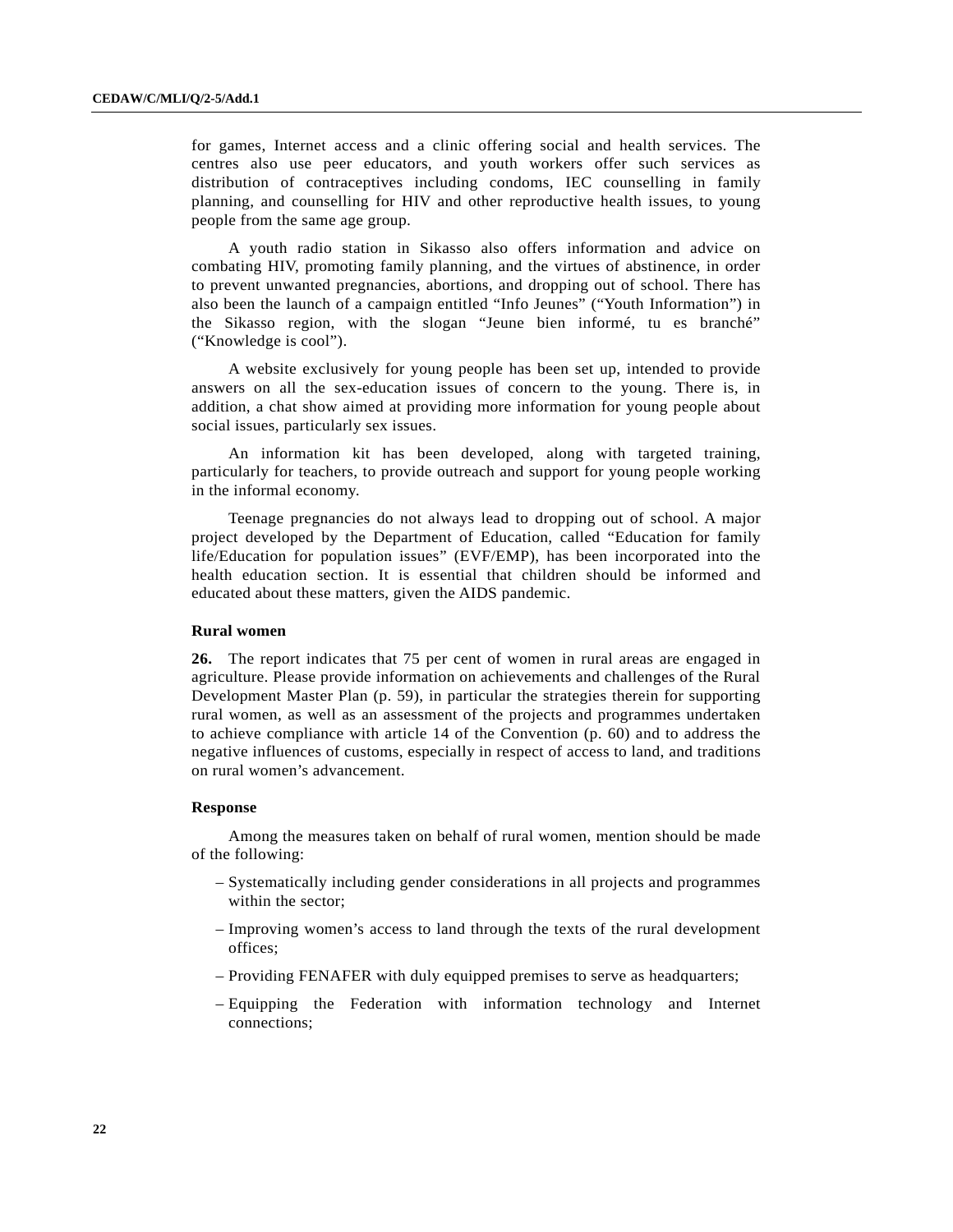- Institutionalizing and celebrating in practical ways every World Rural Women's Day, a time when many women's groups are given equipment and credit and are informed of their rights;
- Revising the decrees issued by the irrigated or improved lands management organizations concerning the granting of land to women farmers so as to place them on an equal footing with men (concept of active labourer to replace the term male labourer). In the case of the Niger Office, in 1995 there were 106 women heads of farms, whereas in 2003 there were 641.

## **Marriage and family relations**

**27.** On pages 11 and 23 of the report, it is stated that 42 per cent of women live in polygamous relationships (45 per cent of rural women). It is further reported that women agree to polygamy when they marry. What factors prompt their acceptance, and what efforts are being made to change existing attitudes regarding polygamy and to abolish the practice, in accordance with the Committee's general recommendation 23 on marriage and family relations?

## **Response**

 The factors that prompt women to agree to polygamy are, inter alia, illiteracy, poverty, the high number of women compared to men and social and cultural pressure.

 Efforts to abolish polygamy include action to combat poverty, the revision of the Family Code, for example by introducing the concept of the inadmissibility of the polygamy option, and ratification of the Protocol to the African Charter on Human and Peoples' Rights on the Rights of Women in Africa.

**28.** The current Marriage and Guardianship Code contains many discriminatory provisions in regard to age of marriage, divorce, inheritance and differences of rights between spouses during marriage, including the right of choice of domicile. What are the reasons for the lengthy delay in enacting the new Family Code, under consideration since 1998?

## **Response**

 The sensitive nature of this subject requires that work proceed at a pace at which the prevailing concerns can best be dealt with. The Government Action Plan for the period 2004-2007 provides for the adoption of the draft Family Code and for its dissemination following adoption by the National Assembly. Accordingly, Parliament will consider this matter during the period of implementation of the current Government Action Plan.

## **Optional Protocol**

**29.** Please describe measures in place to publicize the Optional Protocol and encourage its use.

## **Response**

 The Ministry for the Advancement of Women, Children and Families has distributed the text of the Protocol to all the basic components of civil society,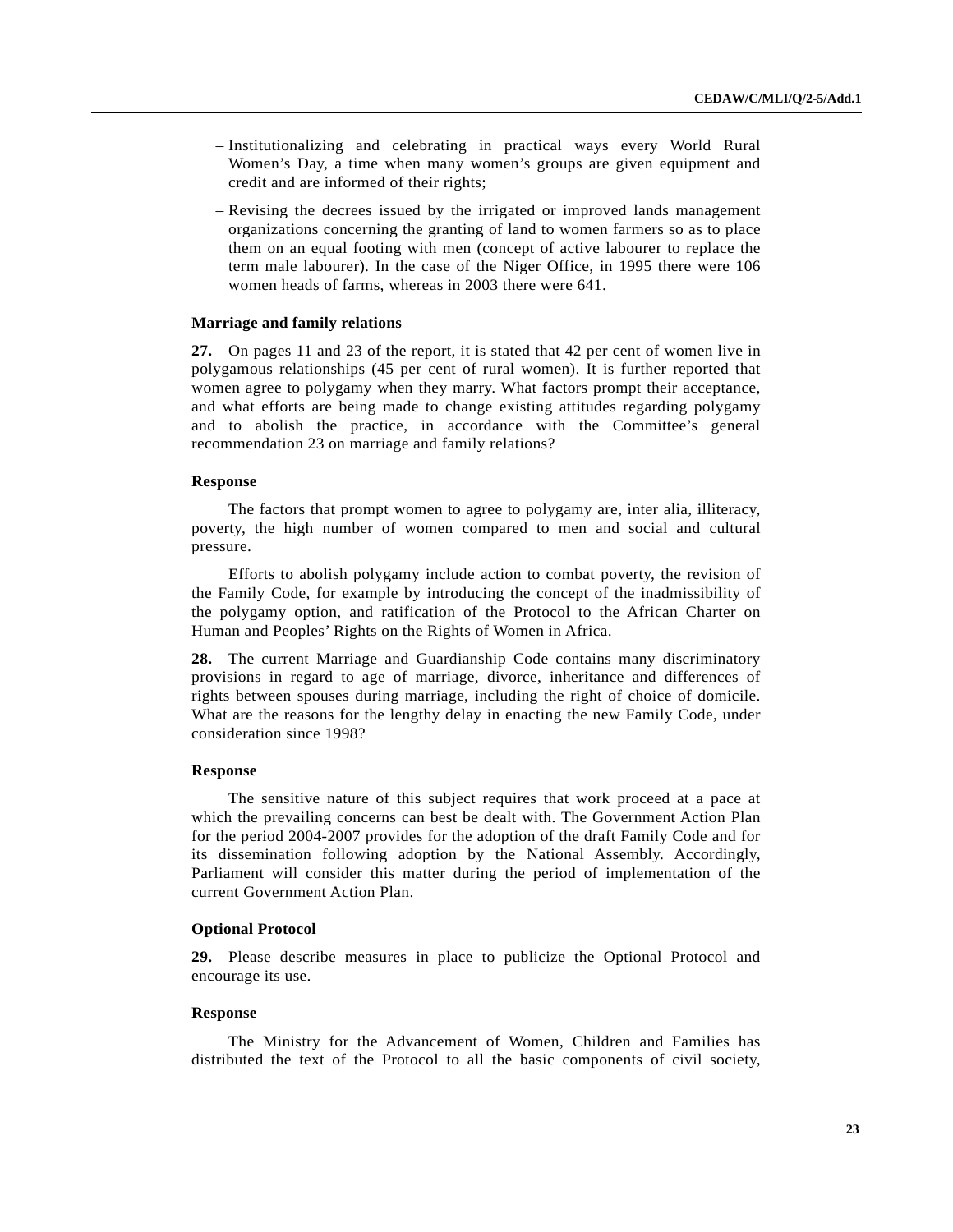which in turn have carried out training, information and awareness activities for public service workers and women themselves.

 It should be noted that training activities, conducted by WILDAF (an NGO) and the National Directorate for the Advancement of Women, for judges, lawyers, judicial police officers, doctors, religious leaders, traditional leaders and the men and women directing self-advancement centres have included information on both the Convention and the Optional Protocol.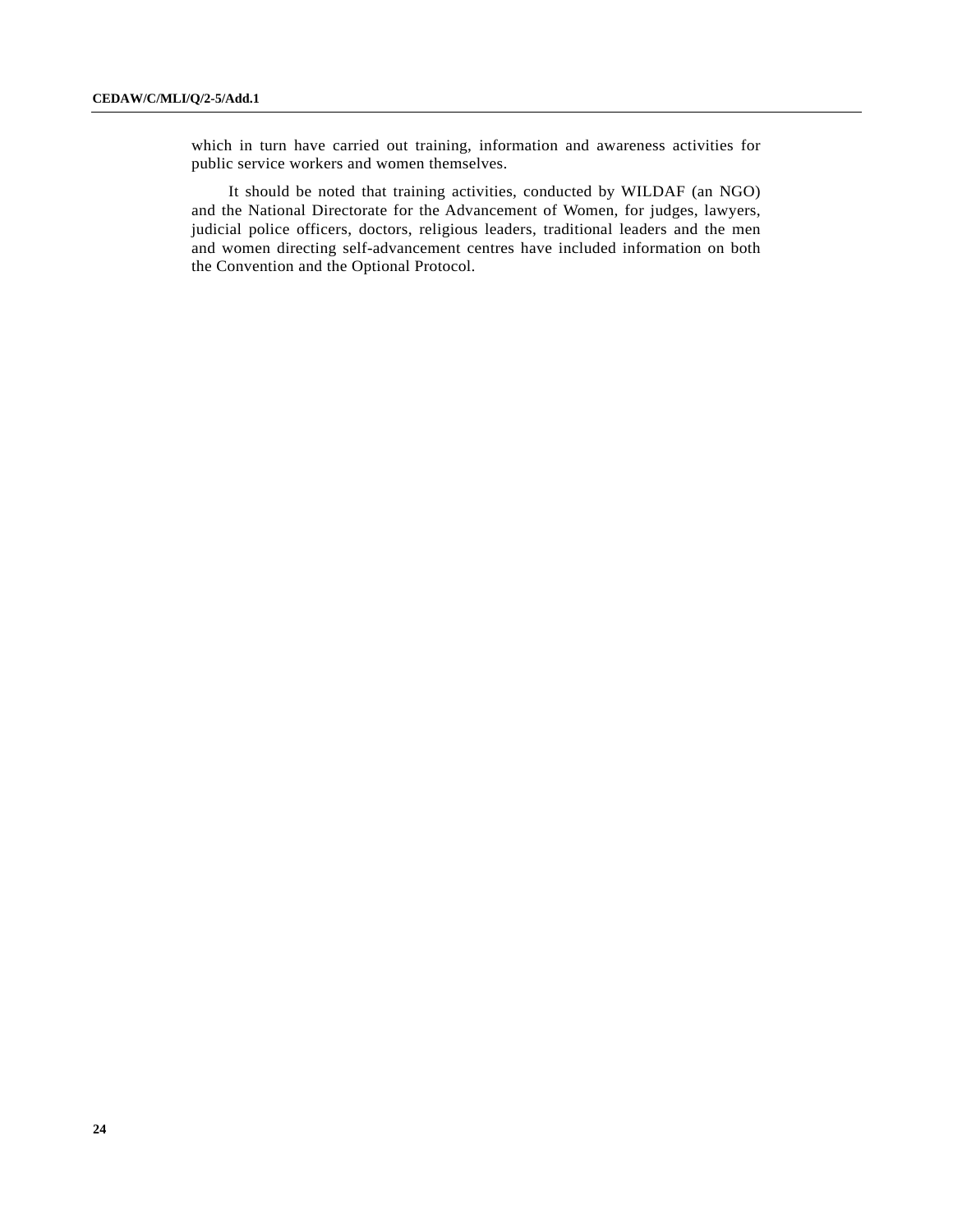# **Annex I**

 **List of men and women participating in the training workshop on the Convention and the United Nations guidelines for the preparation of national reports** 

| No. | Name                                    | Organization                        | Contact/Address         |
|-----|-----------------------------------------|-------------------------------------|-------------------------|
| 1   | Mme DIARRA Kadidia                      | <b>MPFEF</b>                        | 228-12-13               |
| 2   | Mme DIARRA Ramata                       | <b>MPFEF</b>                        | 228-74-42               |
| 3   | Mme DIANE Mariam KONE                   | CNDIF/MPFEF                         | 222-01-58               |
| 4   | Mme TRAORE Hadiza DJIBO                 | <b>MPFEF</b>                        | 223-67-46               |
| 5   | Mme DIALLO Fatoumata CAMARA             | <b>MPFEF</b>                        | 223-71-17               |
| 6   | <b>MAIGA</b> Soyata                     | AJM                                 | 221-01-46               |
| 7   | Fatoumata Siré DIAKITE                  | <b>APDF</b>                         | 229-10-28               |
| 8   | Mme DEMBELE Oulématou SOW               | <b>MPFEF</b>                        | 228-74-42               |
| 9   | Mme SANGARE Nafatouma<br><b>DIAWARA</b> | MAEP/DNAMR 222-28-77                |                         |
| 10  | Mme KOUYATE Yakaré SOUMANO              | <b>MEN</b>                          | 671-02-21/222-<br>24-50 |
| 11  | Mme DIAMOUTENE Aminata<br><b>TRAORE</b> | WILDAF                              | 223-26-71               |
| 12  | Daouda CISSE                            | <b>MPFEF</b>                        | 228-74-42               |
| 13  | Mme KEITA Fatoumata                     | <b>CSLP/MEF</b>                     | 223-86-37               |
| 14  | Mme KEITA Safiatou                      | <b>MCNTI</b>                        | 222-60-16               |
| 15  | Marius W. de Jong                       | Amb.<br>Netherlands                 | 221-56-11               |
| 16  | <b>Ruth Emmerink</b>                    | Amb.<br>Netherlands                 | 221-56-11               |
| 17  | Mme SANOGO Karidia COULIBALY CCA/NGO-   | <b>ALPHALOG</b>                     | 222-40-95               |
| 18  | Mme TOUNKARA Fatoumata                  | Min. of Labour<br>and Civil Service | $222 - 11 - 17$         |
| 19  | Mme DIARRAH COULIBALY                   | <b>DCF</b> Coalition                | 224-77-26               |
| 20  | Mme TRAORE Safoura                      | Min. of Health                      | 222-53-02               |
| 21  | DIARRA Abel                             | Min. of Justice                     | 222-68-98               |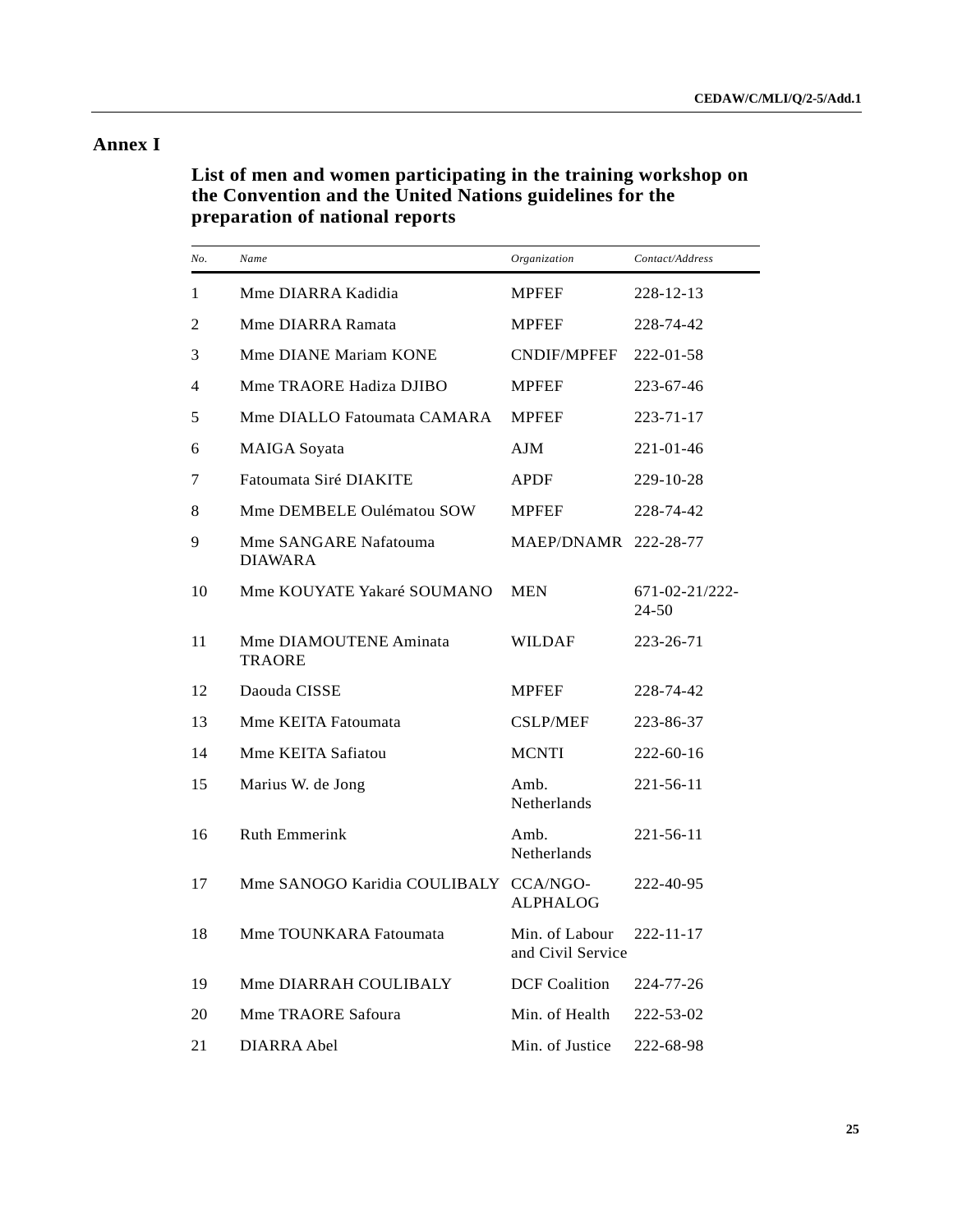| No. | Name                         | Organization                   | Contact/Address        |
|-----|------------------------------|--------------------------------|------------------------|
| 22  | Mme KEITA Joséphine TRAORE   | PNLE/MPFEF                     | 223-20-87/30-98        |
| 23  | Mme KEITA Fatoumata KEITA    | <b>DNPF</b>                    | 223-67-29/67-30        |
| 24  | Mme SISSOKO Naminata DEMBELE | <b>MPFEF</b>                   | 228-74-42              |
| 25  | Amadou Bocar TEGUETE         | AMDH/Platform<br>Civil Society | 222-34-62<br>223-74-74 |
| 26  | Mme ZOURE Fadimata MAIGA     | <b>MDSSPA</b>                  | 222-16-77              |
| 27  | Agathe DIAMA                 | Radio Klédu                    | $221 - 00 - 11/18$     |
| 28  | Mme SOME Mariame D.          | <b>MDEFP</b>                   | 229-51-96              |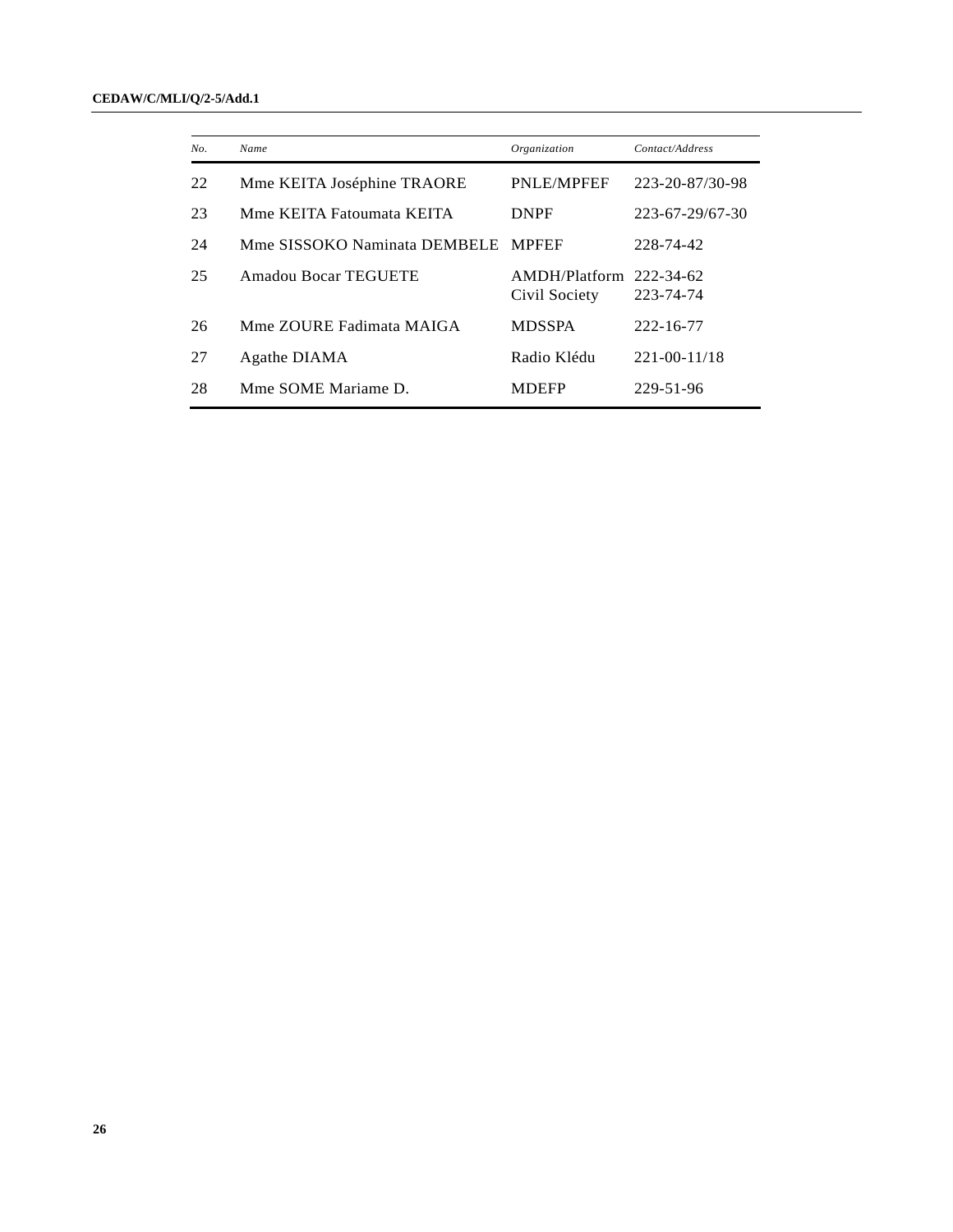# **Annex II**

# **Organization of work of the Technical Drafting Committee**

# **I. Committee names and mandates**

- (a) Committee on legal rights (arts.  $1, 2, 9, 15$  and  $16$ );
- (b) Committee on political rights (arts. 3, 4, 7 and 8);
- (c) Committee on economic rights (arts. 11, 13 and 14);
- (d) Committee on social rights (arts. 5, 6, 10 and 12).

# **II. Membership of committees**

# **Committee on legal rights**

| Chairperson: | Daouda Cissé / Supervisor (CT (Chef de Travaux)), MPFEF |
|--------------|---------------------------------------------------------|
| Members:     | Abel Diarra / Ministry of Justice                       |
|              | <b>DNPEF</b>                                            |
|              | Sohoyata Maiga / AJM                                    |
|              | Diadié Tékété / Malian Human Rights Association (AMDH)  |
|              | Malian Coalition for the Rights of the Child            |
|              | Ms. Diourté Fatoumata Dembélé (Resource Officer)        |
|              |                                                         |

# **Committee on political rights**

|          | Chairperson: Amidou Dembélé / CT, MPFEF                                                        |
|----------|------------------------------------------------------------------------------------------------|
| Members: | APDF, Fatoumata Siré Diakité                                                                   |
|          | <b>CAFO</b>                                                                                    |
|          | National Committee for Women's Documentation and Information<br>(CNDIF), Ms. Diané Mariam Koné |
|          | Ms. Dembélé Qulémata Sow                                                                       |
|          |                                                                                                |

# **Committee on economic rights**

| Chairperson: | Ms. Sissoko Namynata Dembélé / CT, MPFEF                                          |  |  |  |  |
|--------------|-----------------------------------------------------------------------------------|--|--|--|--|
| Members:     | Ministry of Economic Affairs and Finance                                          |  |  |  |  |
|              | Ministry of Agriculture, Livestock Farming and Fisheries<br>(Environment Section) |  |  |  |  |
|              | Ministry of Social Development, Solidarity and the Elderly                        |  |  |  |  |
|              | Ministry of Planning                                                              |  |  |  |  |
|              | Ministry Responsible for Employment and Vocational Training                       |  |  |  |  |
|              | <b>CAFO</b>                                                                       |  |  |  |  |
|              | <b>APDF</b>                                                                       |  |  |  |  |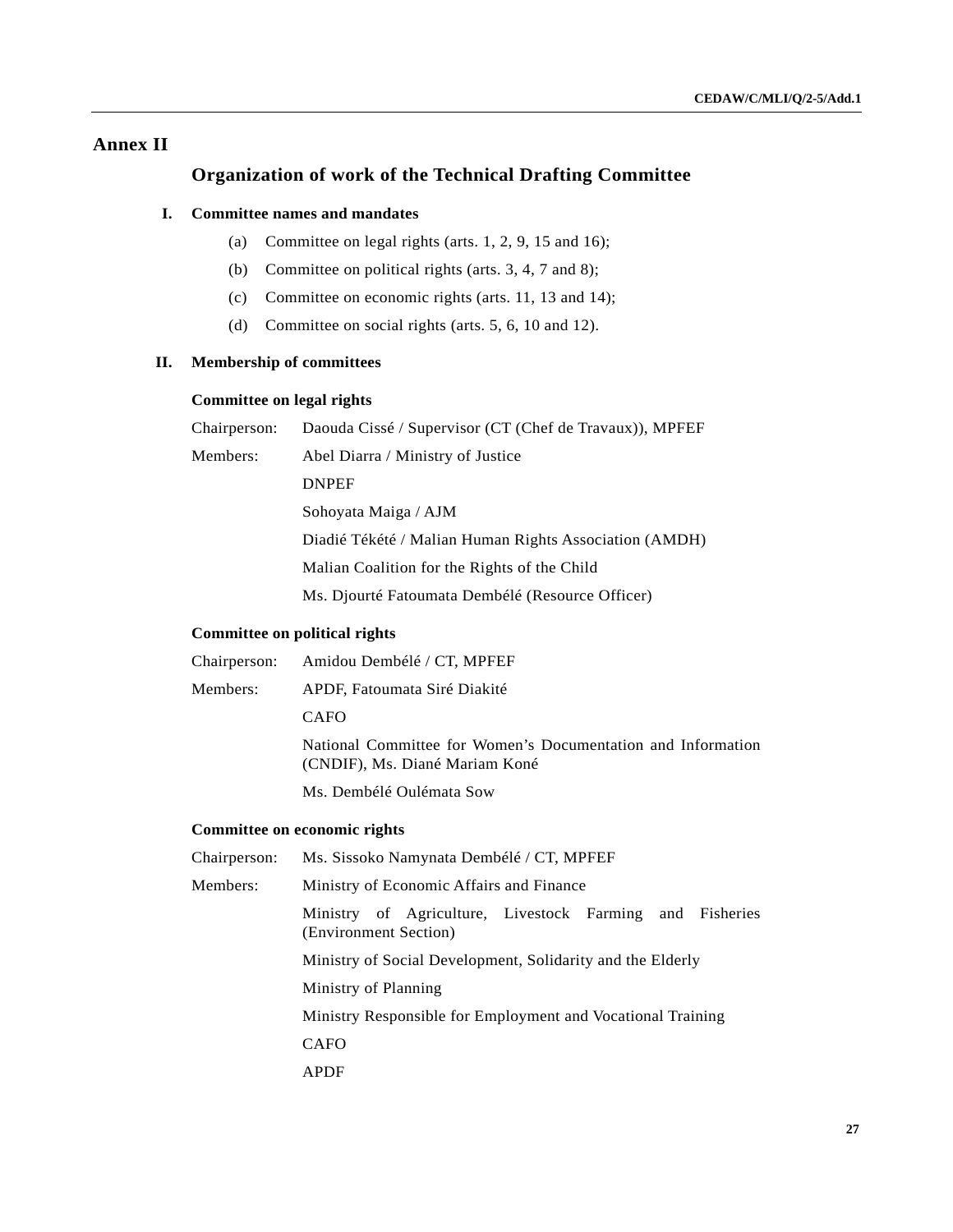# **Committee on social rights**

| Chairperson: | Ms. Kéita Fatoumata Kéita / DNPF                            |
|--------------|-------------------------------------------------------------|
| Members:     | Ministry of Social Development, Solidarity and the Elderly  |
|              | Ministry of Education                                       |
|              | Ministry of Health                                          |
|              | Ministry Responsible for Employment and Vocational Training |
|              | Ministry of Labour and the Civil Service                    |
|              | <b>APDF</b>                                                 |
|              | <b>CADEF</b>                                                |

## **III. Timetable for committee documents**

Deadline for the submission of documents: 30 November 2003

## **IV. Work methodology of the committees**

## *Schedule*

- Document research, 27 October-6 November
- Drafting, 10-13 November
- Pooling, from 13 November

#### **V. Information sources for the committees**

Information needed to draft the report may be acquired from the following sources:

- Offices of statistics;
- Technical departments and offices (Ministries of Health, Education, including higher education (in the case of sciences), Employment and Labour);
- Associations and NGOs working in this subject area;
- CNDIF;
- International organizations (the United Nations Children's Fund (UNICEF), the United Nations Population Fund (UNFPA), the Food and Agriculture Organization of the United Nations (FAO), the United Nations Educational, Scientific and Cultural Organization (UNESCO), the United Nations Development Programme (UNDP), the World Health Organization (WHO) and the Joint United Nations Programme on HIV/AIDS (UNAIDS));
- Other sources: The Djoliba Centre, the French Cultural Centre, the National Library, the American Cultural Centre and university research work (theses and dissertations).

Bamako, 22 October 2003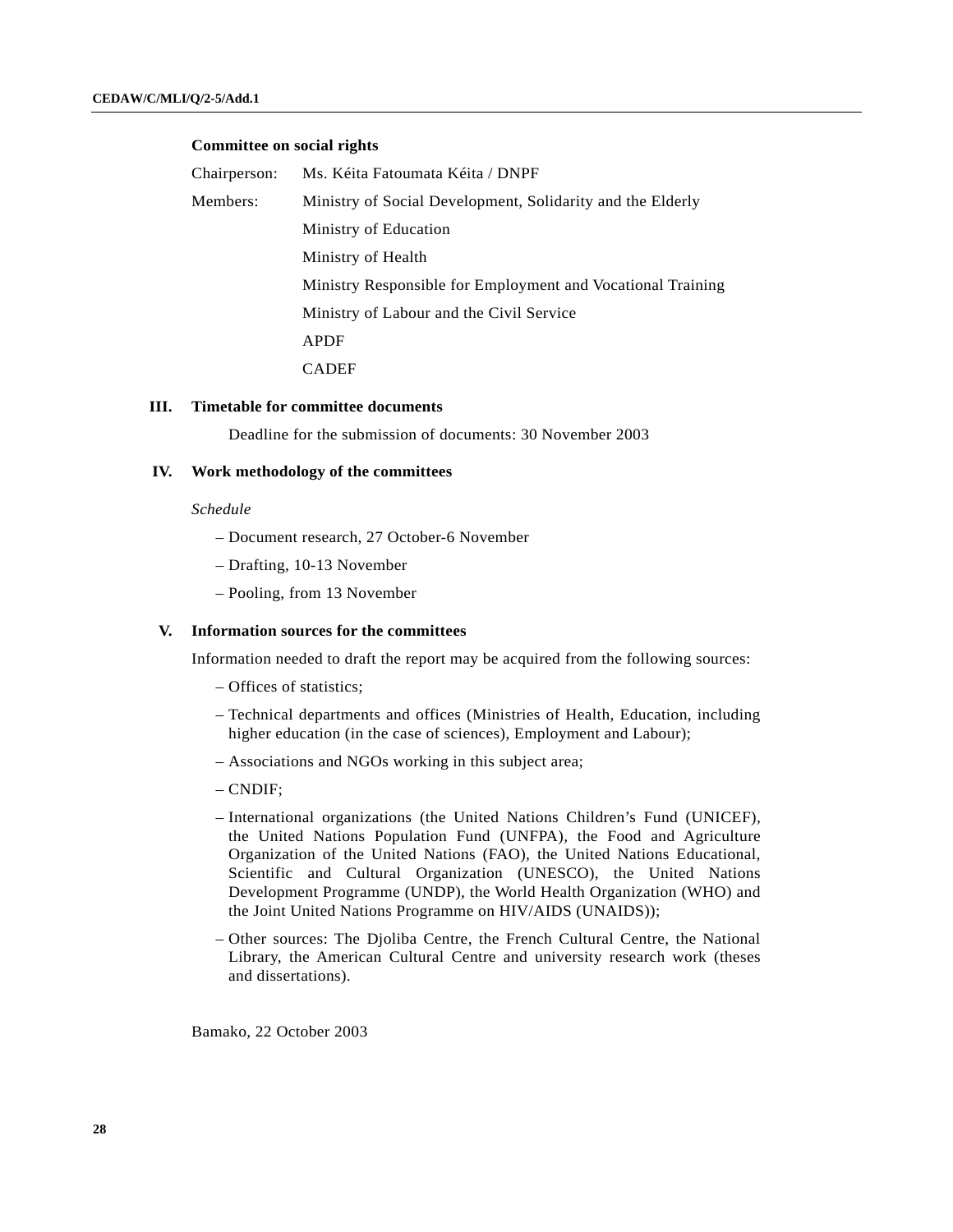# **Annex III**

# **Acronyms and abbreviations**

- AJM: Association of Women Jurists of Mali (Association des Juristes Maliennes)
- AMDH: Malian Human Rights Association (Association Malienne des Droits de l'Homme)
- AN-RM: National Assembly of the Republic of Mali (Assemblée Nationale de la République du Mali)
- APDF: Association for the Advancement and Defence of Women's Rights (Association pour le Progrès et la Défense des Droits des Femmes)
- BSI: Special investment budget (budget spécial d'investissement)
- CADEF: Children's and Women's Rights Action Committee (Comité d'Action pour les Droits de l'Enfant et de la Femme)
- CAFO: Coordinating Body for Women's Associations and NGOs in Mali (Coordination des Associations et ONG Féminines du Mali)
- CCA-ONG: NGO Coordinating Committee (Comité des Coordinations des Actions des ONG)
- CNAPN: National Action Committee for the Eradication of Practices Harmful to Women's and Children's Health (Comité National d'Action pour l'Eradication des Pratiques Néfastes à la Santé de la Femme et de l'Enfant)
- CNDIF: National Centre for Women's Documentation and Information (Centre National de Documentation et d'Information sur la Femme)
- CSLP: Strategic Framework for Combating Poverty (Cadre Stratégique de Lutte contre la Pauvreté)
- DEFSAM: Development of Women Entrepreneurs in the Malian Agricultural and Food Sector (Développement de l'Entreprenariat Féminin dans le Secteur Agroalimentaire au Mali)
- DCF: Women's rights and citizenship (Droits et citoyenneté des femmes)
- EDS: Malian demographic and health survey (Enquête démographique et de santé du Mali)
- EDS I: Malian demographic and health survey 1994 (Enquête démographique et de santé du Mali 1994)
- EDS II: Malian demographic and health survey 1995-1996 (Enquête démographique et de santé du Mali 1995-1996)
- EDS III: Malian demographic and health survey 2002-2003 (Enquête démographique et de santé du Mali 2002-2003)
- DNAMER: National Directorate for Rural Affairs (Direction Nationale d'Appui au Monde Rural)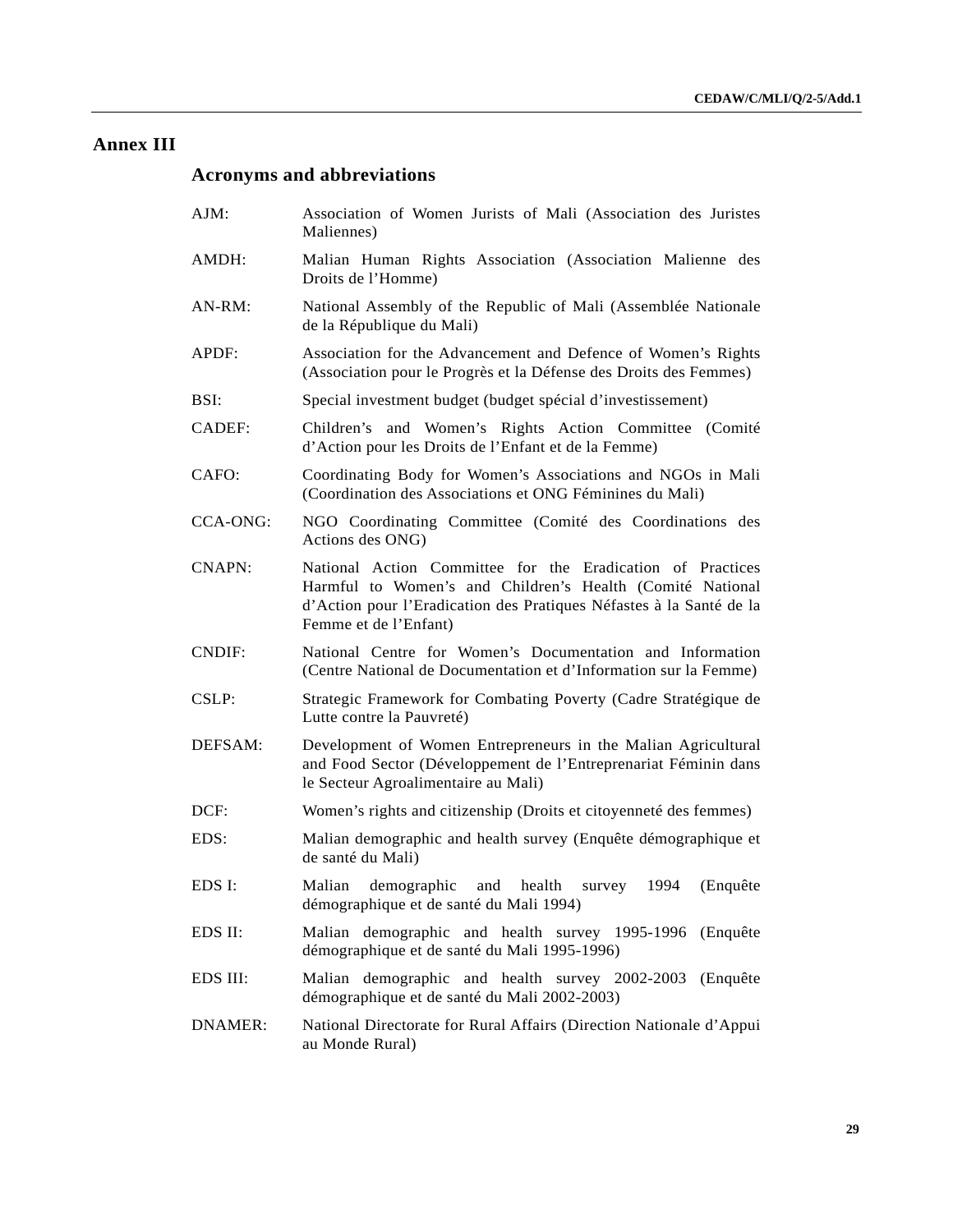| DNPF:           | National Directorate for the Advancement of Women (Direction<br>Nationale de la Promotion de la Femme)                                                                                   |
|-----------------|------------------------------------------------------------------------------------------------------------------------------------------------------------------------------------------|
| EVF/EMP:        | Education for family life/Education for population issues<br>(Education à la vie familiale/Education en matière de population)                                                           |
| <b>FENAFER:</b> | National Federation of Rural Women (Fédération Nationale des<br>Femmes Rurales)                                                                                                          |
| GRM:            | Government of the Republic of Mali                                                                                                                                                       |
| HIS:            | Health information system                                                                                                                                                                |
| HIV:            | Human immunodeficiency virus                                                                                                                                                             |
| IEC:            | Information, education and communication                                                                                                                                                 |
| ICT:            | Information and communication technology                                                                                                                                                 |
| IMCI:           | Integrated management of childhood illness                                                                                                                                               |
| <b>MCNTI:</b>   | Ministry of New Information and Communication Technologies<br>(Ministère de la Communication et des Nouvelles Technologies de<br>l'Information)                                          |
| ME:             | Ministry of Education (Ministère de l'Education)                                                                                                                                         |
| MEB:            | Ministry of Primary Education (Ministère de l'Education de Base)                                                                                                                         |
| MEF:            | Ministry of Economic Affairs and Finance<br>(Ministère<br>de<br>l'Economie et des Finances)                                                                                              |
| <b>MPFEF:</b>   | Ministry for the Advancement of Women, Children and Families<br>(Ministère de la Promotion de la Femme, de l'Enfant et de la<br>Famille)                                                 |
| MSSPA:          | Ministry of Health, Solidarity and the Elderly (Ministère de la<br>Santé, de la Solidarité et des Personnes Agées)                                                                       |
| NGO:            | Non-governmental organization                                                                                                                                                            |
| ODEF:           | Observatory for Women's and Children's Rights (Observatoire des<br>Droits de la Femme et de l'Enfant)                                                                                    |
| PASAF:          | Support project to combat practices harmful to women's and<br>children's health (Projet d'appui à la lutte contre les pratiques<br>préjudiciables à la santé de la femme et de l'enfant) |
| PASAOP:         | Support project for the farm system and rural organizations (Project<br>d'appui au système agricole et aux organisations paysannes)                                                      |
| PM-RM:          | Prime Minister of the Republic of Mali                                                                                                                                                   |
| PNLE:           | Programme to Combat the<br>National<br>Practice<br>of Excision<br>(Programme National de Lutte contre la Pratique de l'Excision)                                                         |
| PNLS:           | National Programme to Combat AIDS (Programme National de<br>Lutte contre la Pratique de l'Excision)                                                                                      |
| $P-RM$ :        | President of the Republic of Mali                                                                                                                                                        |